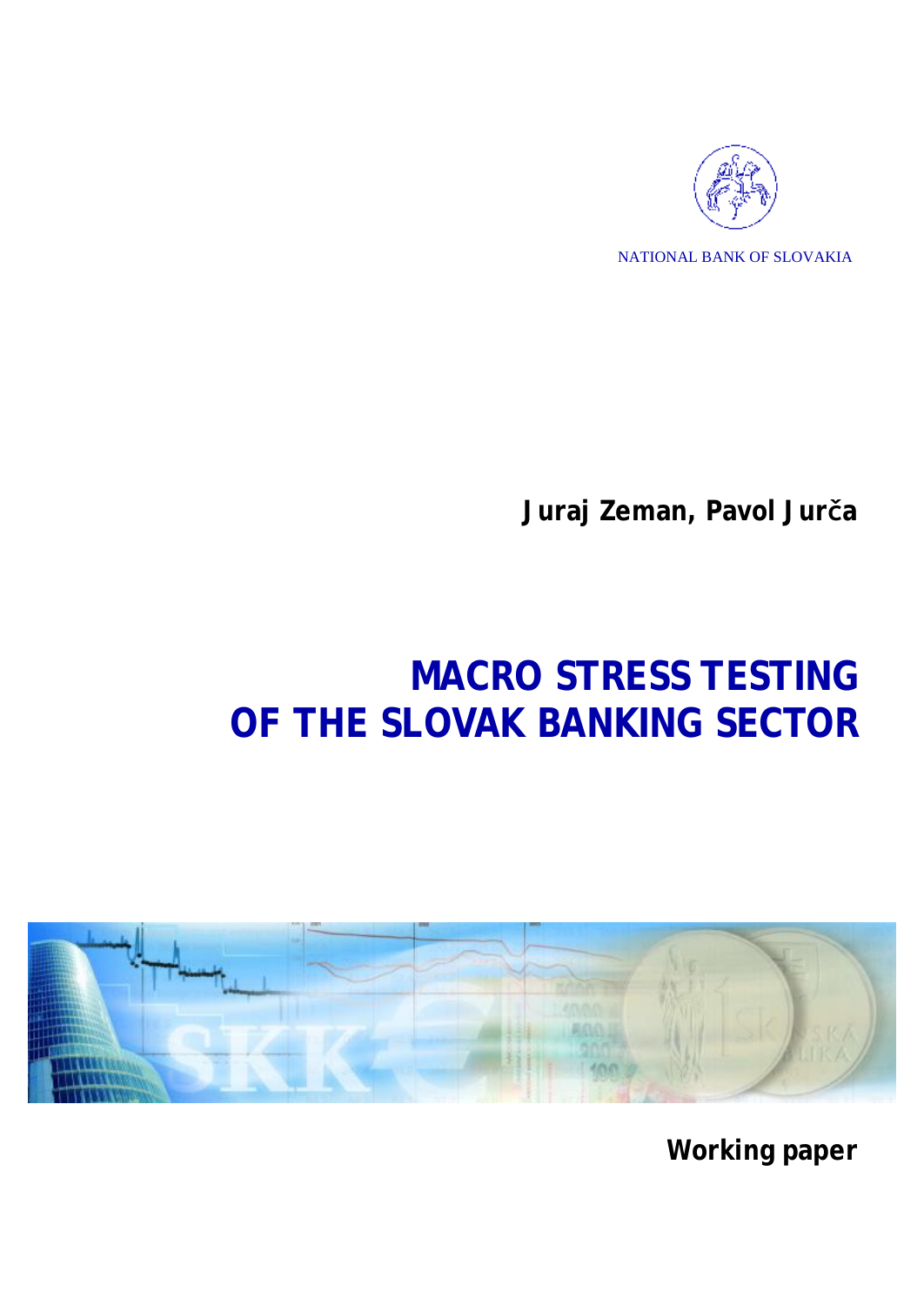© National Bank of Slovakia <http://www.nbs.sk/> Imricha Karvaša 1 813 25 Bratislava

[research@nbs.sk](mailto:research@nbs.sk)

January 2008

ISSN: 1337-5830

The views and results presented in this paper are those of the authors and do not necessarily represent the official opinion of the National Bank of Slovakia.

All rights reserved.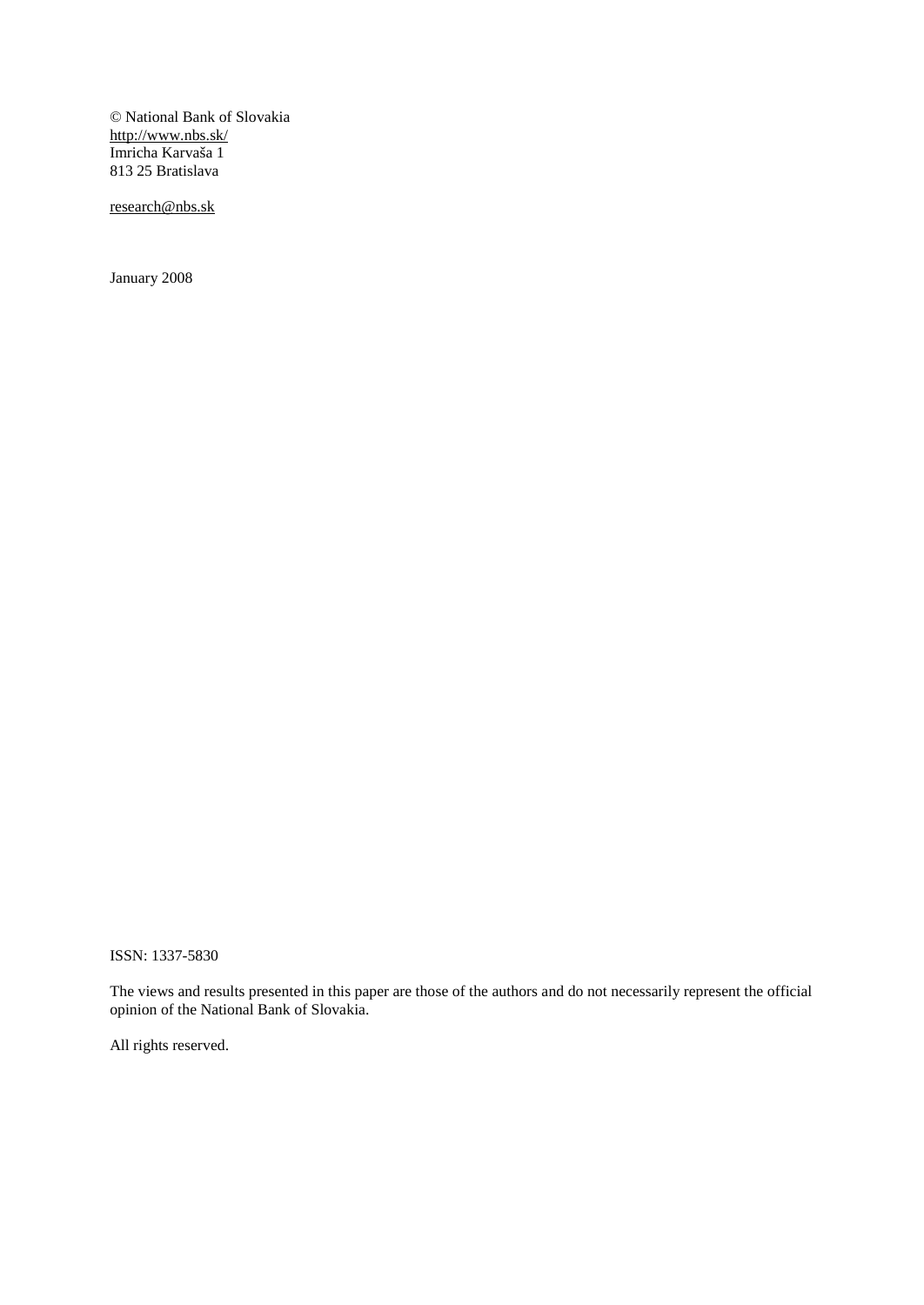

### Working paper 1 / 2008

# **Macro Stress Testing of the Slovak Banking Sector\***

**Juraj Zeman**  Research department, National Bank of Slovakia [juraj.zeman@nbs.sk](mailto:juraj.zeman@nbs.sk)

### **Pavol Jurča**

Regulatory and risk management methodology department, National Bank of Slovakia [pavol.jurca@nbs.sk](mailto:pavol.jurca@nbs.sk)

### **Abstract**

In this paper we estimate the impact of a simulated slowdown in the Slovak economy on the Slovak banking sector. Using a vector error correction model, the impact of the slowdown on interest rates and exchange rates is assessed. This allows us to estimate the aggregated impact of the credit risk, interest rate risk and exchange rate risk. The significance of indirect impact of interest rate risk and foreign exchange risk via possible worsening of financial situation of debtors has also been considered. The results suggest that even significant slowdown of the GDP growth would not substantially threaten the Slovak banking sector provided that the response of the monetary policy would be adequate. Given the current portfolio of the Slovak banking sector, this monetary policy would have positive impact on Slovak banking sector also by direct increase of real value of this portfolio, mainly through the interest rate channel. The shocks in GDP growth that would be left without relevant response in other factors might represent more noticeable threat.

Keywords: Macro stress testing, Credit risk, Slovakia JEL classification: C32, G18, G21

Downloadable at [http://www.nbs.sk/PUBLIK/08\\_KOL1A.PDF](http://www.nbs.sk/PUBLIK/08_KOL1A.PDF)

<sup>\*</sup> Authors are grateful to their colleagues from the National Bank of Slovakia and two external referees for their valuable comments and suggestions.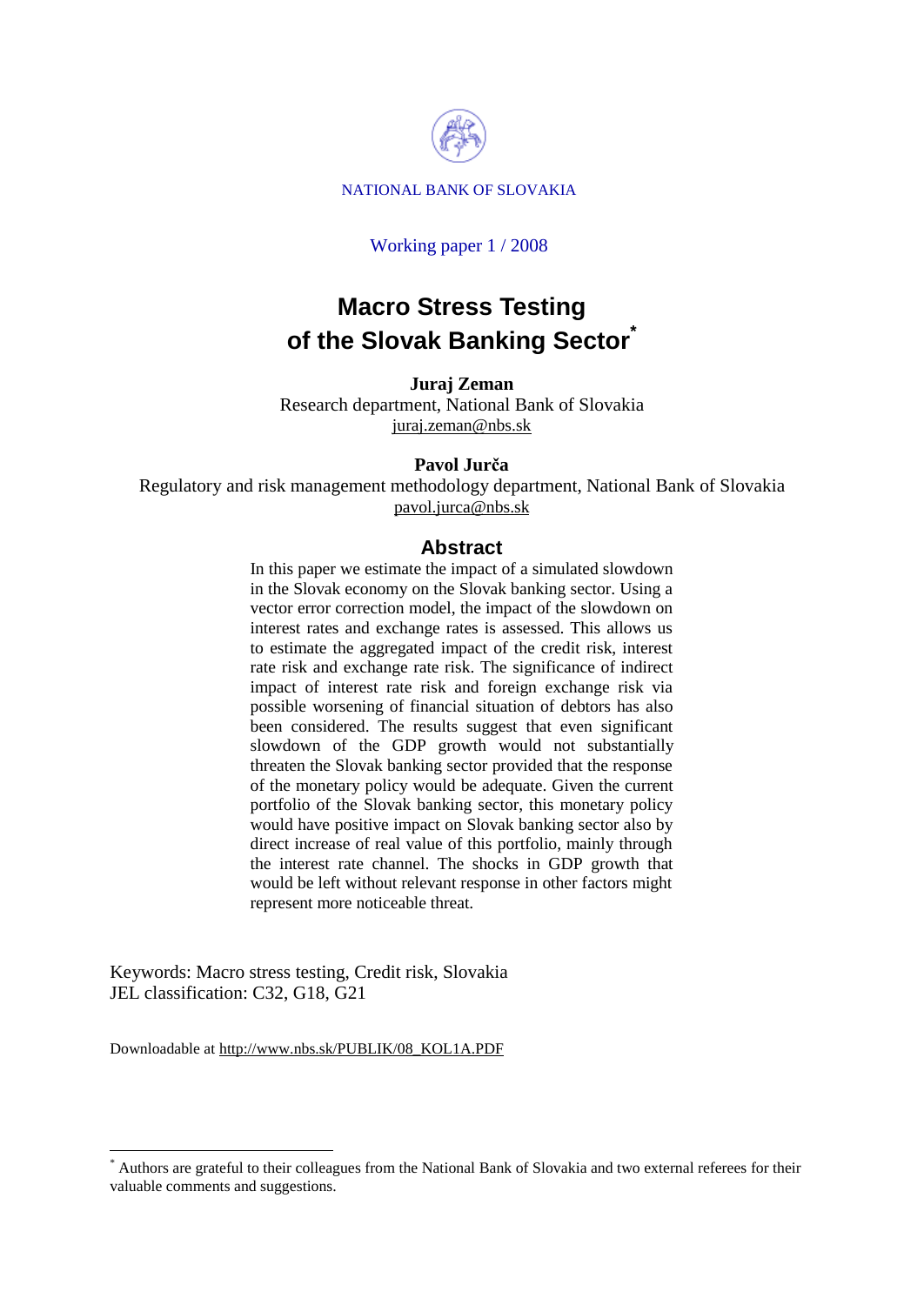# **1 Introduction**

Recent credit boom in Central and Eastern Europe results in an increasing exposure of banking sector to the private sector. Slovakia is not an exception. Mainly loans to households have been growing quite rapidly in the recent years. Consequently, banks are more vulnerable to the adverse impact of various macroeconomic shocks. It is crucial to take into account various channels of these shocks with respect to their linkages. For example, a decrease in the GDP growth could worsen the financial situation of households and corporations and in turn increase the credit losses in the bank portfolios. In addition, the interest rates may decrease as a result of expansionary monetary policy of the central bank, which could have further impact on the profit or loss of the banking industry.

The aim of this paper is to present a small macroeconomic model that allows us to estimate the impact of real economic shocks on bank portfolios through changes in credit risk and market risk factors. We will stress not only the risk factors alone, but also the historical relationship between these factors.

This paper consists of nine sections and an appendix. The second section reviews the relevant literature, including a brief summary of macro stress tests that have been done in Slovakia so far. The next two sections deal with the recent development on the credit market in Slovakia and with the comparision to the EU market and characterize the quality of the credit porfolio. In addition, some details on the turbulent development in late 90s are presented. The econometric techniques and models which have been used are described in section 5. In the sixth section, we describe in detail various scenarios that are used in the macro stress testing based on the examination of the historical data and on the econometric models. Section 7 describes the methodology which is used to calculate the impact of the scenarios. The estimates of the post-shock values of the capital adequacy ratio are presented. These results are interepreted in section 8. Finally, section 9 concludes the paper. More details on the econometric models and some statistical tests are given in the appendix.

# **2 Literature overview**

Several studies have dealt with the modeling of credit risk using macroeconomic explanatory variables. The most common indicator of credit risk is the ratio of nonperforming (defaulted)<sup>1</sup> loans to total loans (NPL ratio). Many authors tried to find a robust relationship between this ratio and some other macroeconomic variables (see Kalirai and Scheicher (2001) and Boss (2002) for Austria, Virollainen (2004) for Finland, Babouček and Jančar (2005) for Czech Republic, among others).

Although this paper uses an approach similar to the papers cited above, it can be useful to review some other types of models that have been used to assess the credit risk behind the rapid household credit growth and their implications for Slovakia. It is possible to calibrate a panel error correction model (based on a panel of similar countries) to estimate the equilibrium level of credit to GDP. This approach was used e.g. by Kiss et al. (2006) and Égert et al. (2006). Kiss et al. (2006) estimated that the equilibrium level increases by 1 % if real GDP per capita in PPP terms increases by 0,7 % or real interest rate or inflation decreases

<sup>&</sup>lt;sup>1</sup> We treat "non-performing loans" and "defaulted loans" as synonyms in this paper.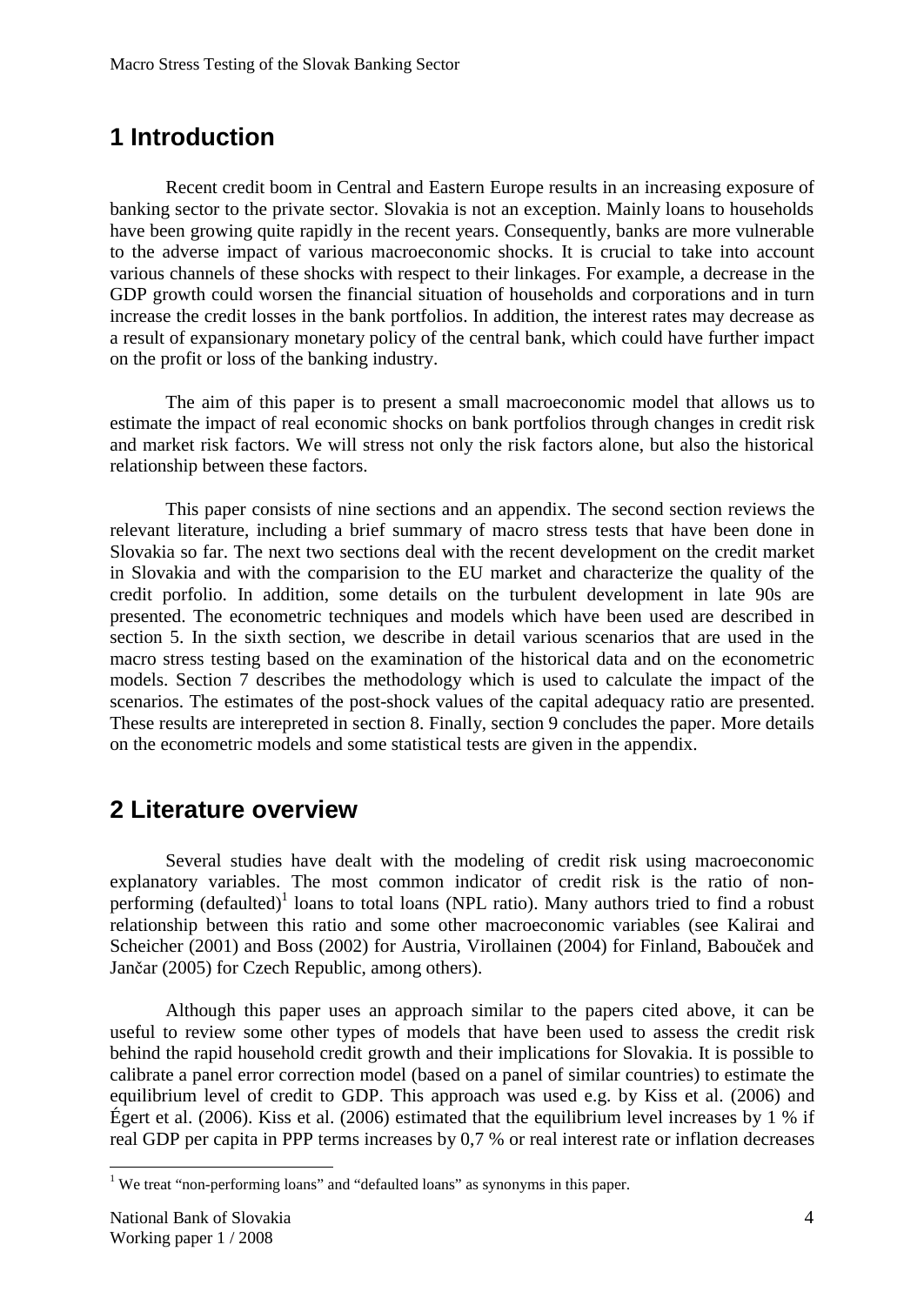by 0,1 p.p. This result confirms that an adverse shock in the variables mentioned above can decrease the equilibrium level of the loans-to-GDP ratio and hence increase the credit risk of households. The key variables identified by Égert et al. (2006) are in principle similar. In addition, they found other significant variables such as share of government loans to GDP and spread between interest rates on loans and deposits as a proxy for liberalization and competition in the banking sector. Moreover, Kiss et al. (2006) concluded that the share of household loans to GDP does not exceed the equilibrium level in Slovakia. This result is confirmed by Égert et al. (2006). However, they indicated that this equilibrium level has been temporarily exceeded in Slovakia during 1997 – 1998.

However, a compact econometric model for the linkages between various macroeconomic variables and quality of credit portfolio that would facilitate estimation of the impact of downturn in Slovak economy possibly including the interest rate and foreign exchange rate channels is still missing. Although several models dealing with this issue have been developed, they are focused more on partial problems. One of these models is a model of default rates in portfolio of loans to small and medium enterprises (SME) by Fidrmuc et al. (2006). Using probit model and panel probit model they found that liquidity and profitability factors and the legal form (due to the level of liability of their owners) are important factors for SME default rates. Indebtness seems to be less robust. Regarding household credit risk, the impact of an increase of unemployment rate has been studied (NBS (2007)). Using Monte Carlo simulations on a panel of 5000 households, it has been found that the increase in unemployment rate by 2 p.p. results in the increase of NPL ratio of household loans by 0.8 p.p. This result was confirmed also on aggregated level by using a simple vector error correction model. Moreover, Lintner and Rychtárik (2007) studied the impact of rapid fall in real estate prices trough creating additional provisions for impaired and defaulted loans collateralized by real estate. They concluded that even a 50% decrease of real estate prices would not cause decrease in capital adequacy ratio by more than 2 p.p. in most banks.

The National Bank of Slovakia (NBS) has also internally developed an industryspecific model where the explanatory variables for the NPL ratio has been modelled using various financial ratios based on microeconomic data and GDP. Using the panel regression, this model identifies three most significant financial ratios – financial leverage (assets to equity), inventory turnovers, liquidity ratio (inventory to short term liabilities) and real annual GDP growth rate. Increase in value of all three financial ratios contributes to increase of the NPL ratio. However, this model has not been published.

# **3 Development of credit market**

Between 2000 and 2005 the volume of total loans granted by banks rose significantly, with average annual increase of 16%. This growth was even more significant in 2005 and 2006. Not only the volume of total loans rised, but also the share of loans to GDP increased. However, trends in loans to non-financial corporates and in loans to household were different. Whereas the share of loans to non-financial corporates to GDP decreased until 2004 and increased only slightly after that, the share of loans to households to GDP has been increasing since 1998, when the mortgage business started up, and accelerating in the last two years.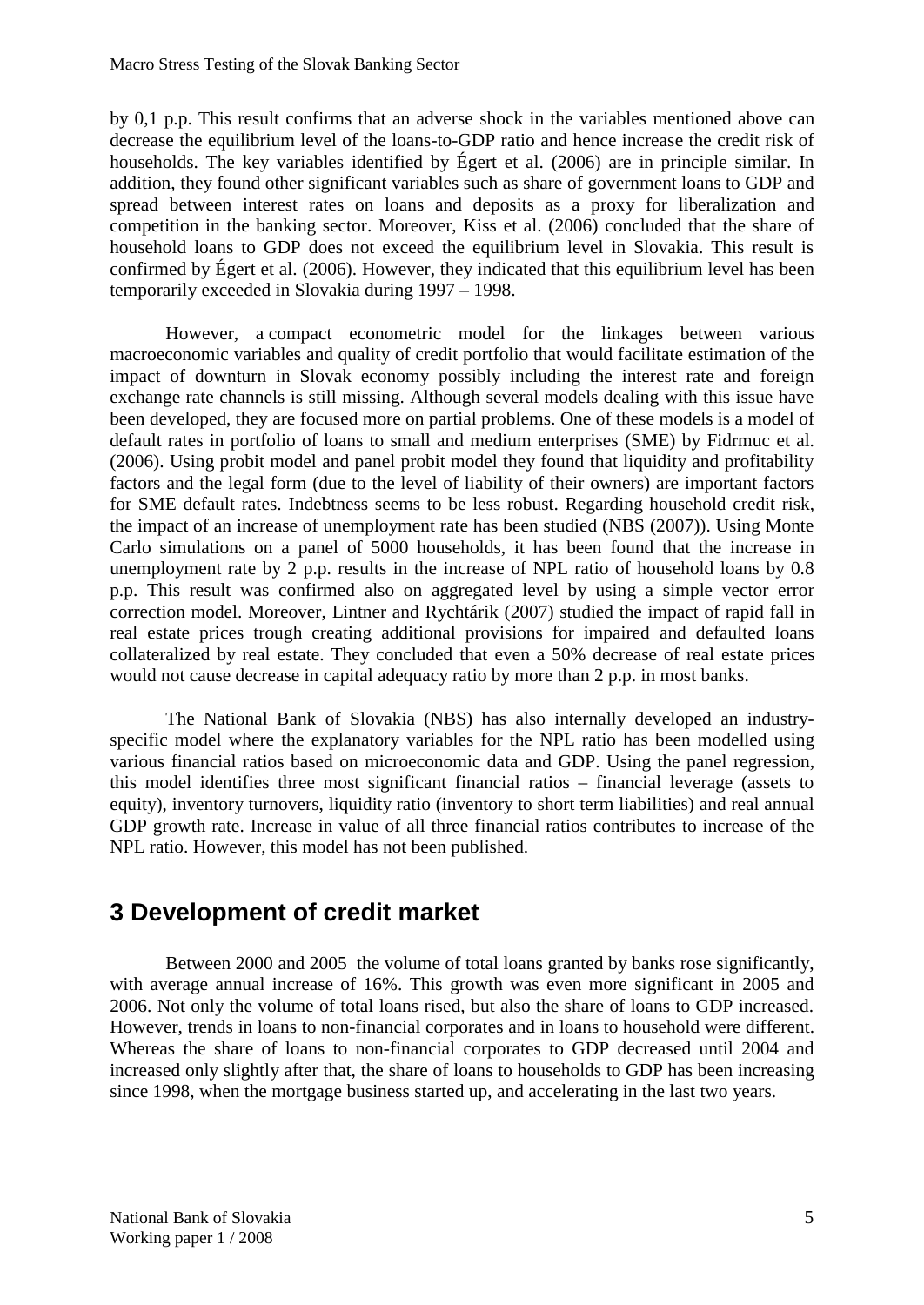



Source: NBS.

Despite the significant growth, the share of total loans to GDP in Slovakia was one of the lowest in the European Union at the end of 2006. In addition to this, other sources of debt (e.g. bond issue for corporates or leasing for households) are not significant. Hence, this low level of indebtedness of Slovak economy was a natural reason for the growth in the last years.





Loans to non-financial corporations Loans for housing purchases □ Other loans

Source: ECB, data as at December 2005.

As Figure 1 indicates, three periods of the development of the loan activity during the past 10 years can be identified. First, in 1997 – 2000 the volume of loans to corporations stagnated and the share to GDP gradually declined. In addition, the quality of the portfolio worsened (see Figure 3). This was a result of rapid growth of corporate loans before 1997. This period was also identified by Égert et al. (2006) as a period when the sound level of growth was exceeded.

In the next period  $(2001 - 2003)$ , the banking sector was restructured and significant portion of the defaulted loans was removed from banks and was substituted by government bonds in some banks in the first quarter of 2001. In 2002, the consolidation of the Slovak

National Bank of Slovakia6 Working paper 1 / 2008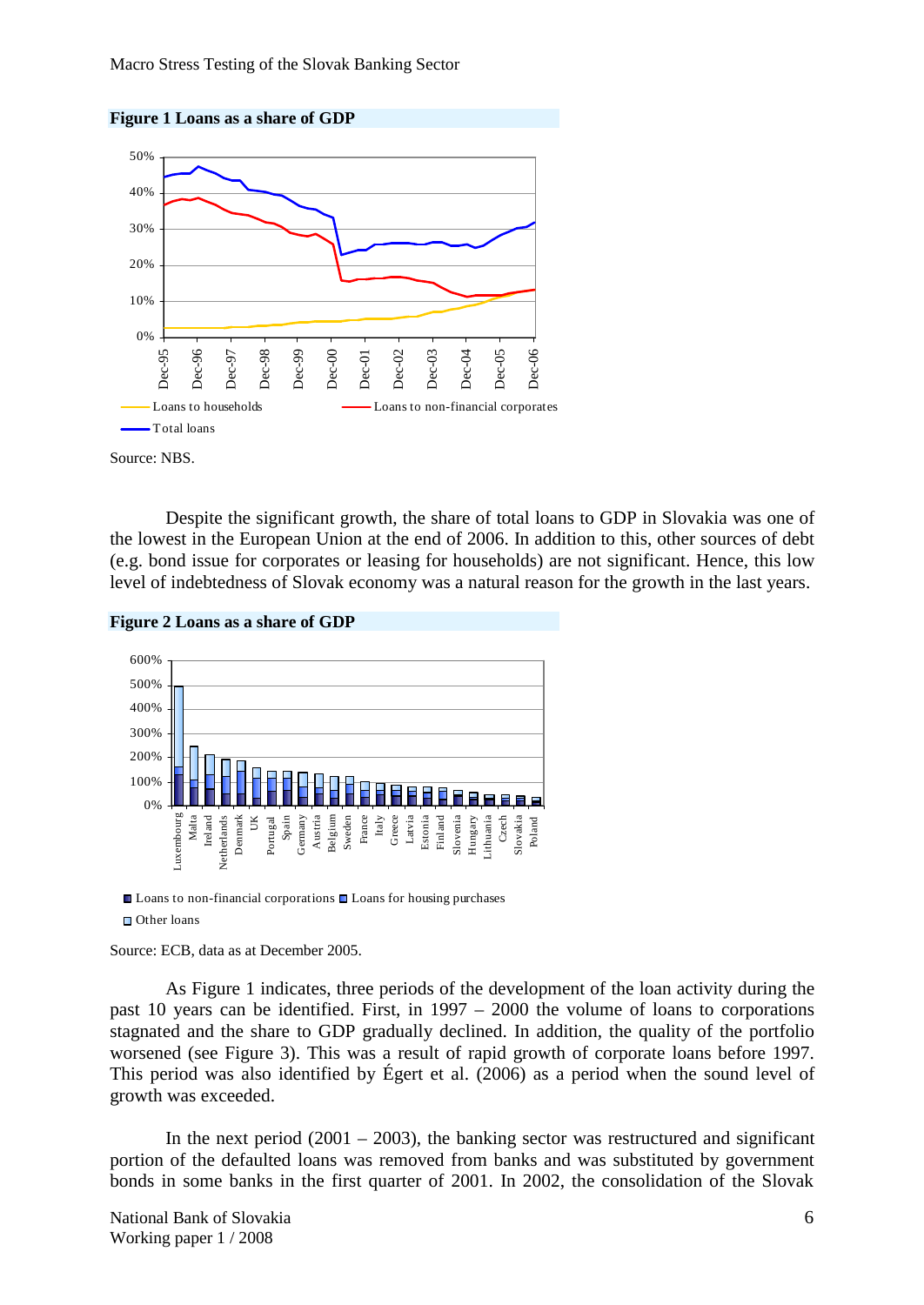banking sector was finished. The Slovak banks have been prevailingly owned by foreign banking groups since 2002. Regarding the situation in the loan market, the share of total loans to GDP stagnated; the growth of volume of total loans was similar as the growth of nominal GDP (about 10 % yearly). After period of increased default rates, banks were more cautious when granting corporate loans. In the household loan market, the share of these loans to GDP increased gradually after starting up the mortgage business (nine banks had mortgage license at the end of 2002).

In the recent years (since 2004), the share of corporate loans as well as household loans to GDP has increased. There are several factors behind this growth. One of the most influential one was the decrease of interest rates until 2005. In addition, there were changes in some conditions attributable to shifting of both demand and supply.<sup>2</sup> On the demand side, one of the most significant factors is the above-mentioned low level of initial indebtedness of Slovak economy resulting in the catch-up effect. The situation on the household loan market, where the growth is most significant, is influenced also by increasing real estate prices (although this increase was slightly dampened after the EU entry in May 2004) and by improvement of financial situation of households. On the other hand, in corporate sector the increased demand is mainly due to the need of financing long-term investment and operating capital. In addition, the increase in demand has been followed also by the increase in supply from bank which eased their lending standard. The lending conditions were more liberalized mainly after the restructuring and consolidating of banking sector. Households and small and medium enterprises gained easier access to loans, mainly due to the increasing competition in the banking sector and positive macroeconomic situation. This development was similar to development in other new members states.

# **4 Credit risk of loan portfolio**

To describe the past and current status of the quality of the loan portfolio in Slovak banking sector with more detail, we briefly analyze some indicators related to the credit risk.

For the corporate sector, two indicators shall be discussed in more detail: the share of total defaulted corporate loans to total corporate loans (NPL ratio) and the default rate. Both of them are shown on Figure 3. The NPL ratio is the most frequently used indicator of credit risk. However, it has several shortcomings that have to be taken into account when interpreting the results. Firstly, there were several methodological changes in the definition of defaulted loans. Secondly, as the main quantitative condition for the defaulted loans is that these loans are at least 90 days past due, this indicator is backward looking; a loan qualifies as defaulted only 90 days after the debtor is not able to repay the loan. Thirdly, the changes in this indicator have to be interpreted together with the changes in the volume of total loans. In the period of rapid credit growth, declining NPL ratio does not have to imply decreasing credit risk. Finally, it should be taken into account whether the decrease of NPL was due to improvement of the credit quality or due to selling of the loans. However, this seems to be quite tricky given the data that are available. On the other hand, the last shortcoming can be overcome by using default rate instead. The default rate can be calculated as the number of corporate loans that defaulted during one-year horizon to the total number of non-defaulted corporate loans. The source for these calculations is the Register of Bank Loans and

  $2<sup>2</sup>$  The details on changes in demand and supply are taken from the Questionnaire on loan market development, that has been sent on semiannual basis to most banks and branches of foreign banks since 2005.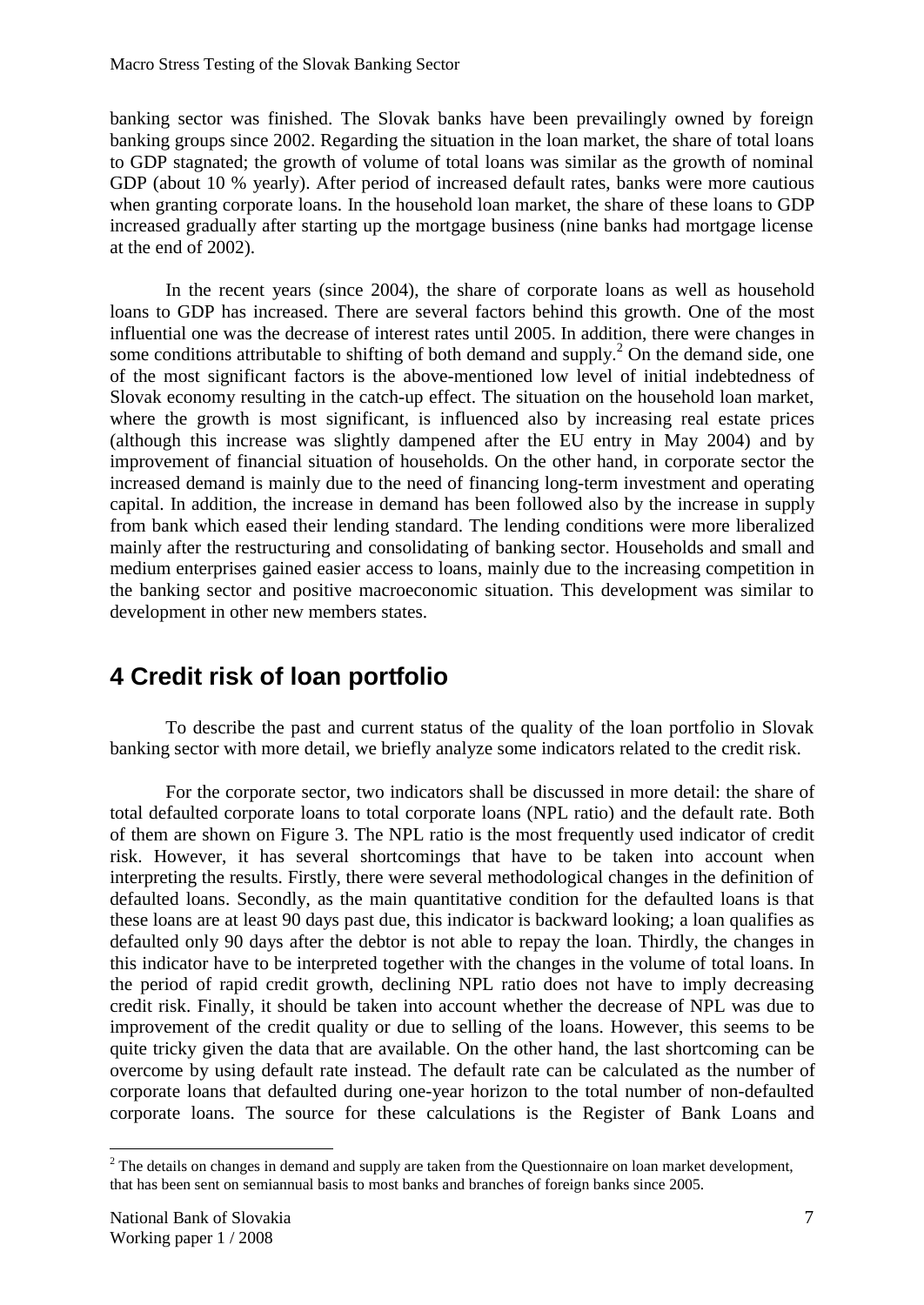Guarantees. However, the quality of this indicator is subject to the limited quality of the information contained in this register for years 1997 – 2002. In addition, methodological changes in the definition of defaulted loans had even higher impact on this indicator. The most significant methodological change occurred at January 1, 2006. Before that, the category of defaulted loans included substandard, doubtful and loss loans. These loans were characterized as follows:<sup>3</sup>

- they were past due more than 90 days (more than 60 days in 2003 and 2004),
- the debtor was or was supposed to be unable to repay the loan,
- the debtor was under liquidation or composition proceedings,
- the loan is not recognized by the debtor.

Until the end of 2005, two methodological changes occurred but they were rather minor: The minimum number of days past-due was changed and some qualitative criteria were added or refined. However, the principles of classifying loans as defaulted have changed since January 1, 2006. The reason was the adoption of IAS / IFRS. The above-mentioned classification was abolished. Loans which were past due more than 90 days or for which the present value of the future cash flows (regardless collateral) was below 50% of the outstanding amount of the loan are now considered to be defaulted. This change in the definition of the defaulted loans caused that their volume decreased. In addition, the increase in defaulted rate, which could be seen in 2006, could be attributed mainly to these methodological changes. As a result of this change, many loans that were previously reported as defaulted were classified as standard and vice versa, causing a sharp increase in the default rate.





Source: NBS.

For household loan portfolio, two indicators are commonly used for accessing the credit risk in this sector: the ratio of defaulted loans and the household repayment burden. Until 2002, the ratio of defaulted loans was decreasing. The reason was that the pace of household loans growth was greater than the pace of growth of defaulted loans. This ratio has been roughly stable since 2003, despite the significant growth of household loans during this period.

 $3$  For detailed list of all characteristics and their changes, see Decrees of the NBS No. 3/1995, 7/2002 and 13/2004.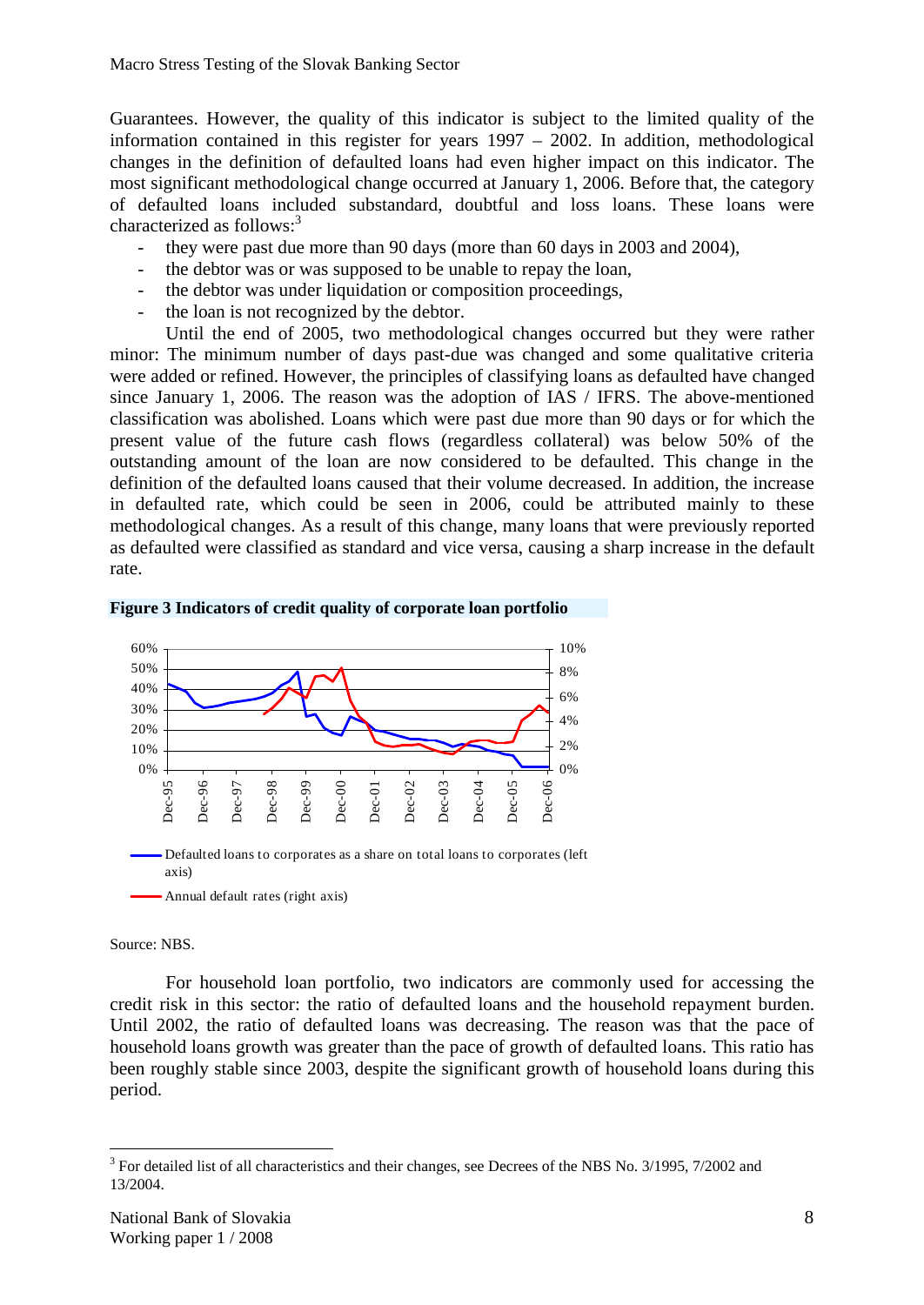

**Figure 4 Indicators of credit quality of household loan portfolio** 

Source: NBS.

The loan market and the quality of the loan portfolio itself were largely influenced by the development of other macroeconomic variables. As we have mentioned earlier, the quality of the credit portfolio worsened significantly until the restructuring of the banking sector in 1999 and 2000. During this period, the credit market and the debtors' ability to repay loans was affected by very high values of interest rates. One of the reasons was that until September 1998 the main objective of the monetary policy was to maintain the stability of the Slovak currency in the fixed (although widening) band with respect to the basket of USD and DEM. After massive outflow of foreign exchange reserve of the NBS, the fixed exchange rate regime was replaced by managed floating in October 1998, resulting in substantial depreciation of the Slovak currency. In 2000 and 2001, the exchange rate SKK/EUR was stabilized and it has gradually appreciated since then. The stabilization of the Slovak currency and positive macroeconomic outlook enabled the NBS to change the main objective of the monetary policy from currency stability to price stability. The qualitative control of liquidity in the banking sector via key interest rate of the NBS has started. This policy resulted in decrease of BRIBOR which have stayed below the level of 10% since 2000. Moreover, the growth of the real GDP began to accelerate in 2000. Together with the stabilization of the currency and the interest rates, the reforms of the banking sector started in 1999. The capital of the largest state-owned banks was increased and large part of defaulted loans in their portfolios was replaced by government bonds in the second half of 1999 and in the first half of 2000. After this restructuring took place, banks were privatized. This transformation process also contributed to decrease in the interest rates on the loan market. The reason is that the part of the funds which was blocked by defaulted assets diminished and the funding of loans was cheaper.

## **5 Models for macro stress tests**

In this section we try to find the link between the quality of the aggregate bank portfolio and macroeconomic environment. We estimate how the quality indicator – the ratio of non-performing loans to total loans, is affected by certain macroeconomic variables.

In the first part of this section we identify significant factors and in the second part we estimate relationship between non-performing loans ratio and those identified variables using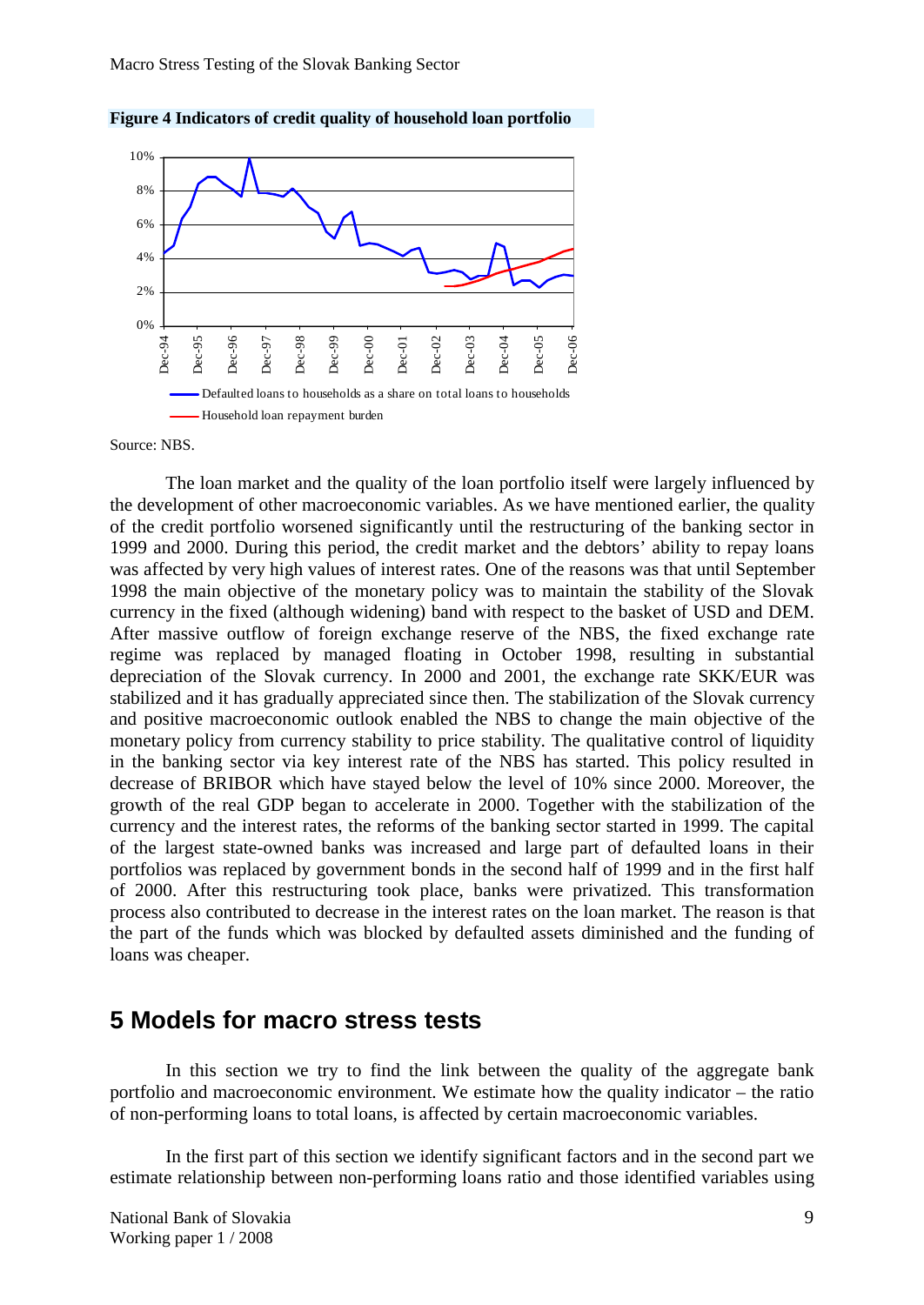two different techniques. Then we run some scenario analysis and compare outcomes. The starting point of our analysis is IMF methodology of assessing credit risk of aggregate bank portfolio (Blaschke et al., 2001). Non-performing loans ratio is regressed against various macroeconomics variables such as real GDP growth rate, inflation rate, nominal interest rate and terms of trade changes. The coefficients of these regressions provide an estimate of the sensitivity of bank borrowers to the relevant macroeconomic risk factors.

### **5.1 Identifying significant risk factors and bivariate regressions**

In order to identify significant risk factors we run, similarly to Kalirai and Scheicher (2002), univariate ordinary least square (OLS) regressions of non-performing loans ratio on the comprehensive data set of macroeconomic variables. Our sample consists of quarterly data from 1995 to 2006. OLS regression requires using stationary series. The Augmented Dickey-Fuller test indicates that all series are non-stationary, hence the original series are transformed. In the case of interest rate we use original data in levels, in case of inflation we use annual differences and in all other cases annual percentage changes are used.

Macroeconomic variables are divided into the following four categories: cyclical indicators, price stability indicators, financial market indicators and external sector indicators. The list of variables is given in Table 1.

| Table T List of Variables   |                                                                                  |
|-----------------------------|----------------------------------------------------------------------------------|
| Group                       | Variables                                                                        |
| Cyclical indicators         | Real GDP, industrial production, output gap                                      |
| Price stability indicators  | Inflation, growth of M1 monetary aggregate                                       |
| Financial market indicators | Nominal and real 3-month BRIBOR (Bratislava Interbank Offered Rate), SAX (Slovak |
|                             | stock index)                                                                     |
| External indicators         | Export, oil price, exchange rate SKK/EUR                                         |

# **Table 1 List of variables**

### Cyclical indicators.

In this category there are indicators that characterize overall economic activity. It is expected that quality of aggregate portfolio depends on economic activity. If economy is in recession, activity deteriorates which causes falling income, business failures and payment difficulties and this leads to worsening of quality portfolio. Hence GDP growth, output gap and industrial production are expected to be negatively correlated with NPL ratio.

### Price stability indicators.

Price stability is usually measured by consumer price indicator. Higher inflation lowers the real value of outstanding loans and eases borrowers situation. Higher inflation also reduces the value of real interest rate and encourages economic activity. That is why inflation is expected to be negatively correlated with the growth of non-performing loans. Monetary aggregate is generally expected to be closely related to inflation and is also included as an indicator.

### Financial market indicators.

Interest rate represents the direct cost for borrowers. As the cost of borrowing increases more firms and households become unable to repay their loans and the volume of non-performing loans increases. Higher interest rate thus worsens portfolio quality. Stock market indices are positively related to economic activity and their growth usually indicates booms in economic cycles. Portfolio quality gets better.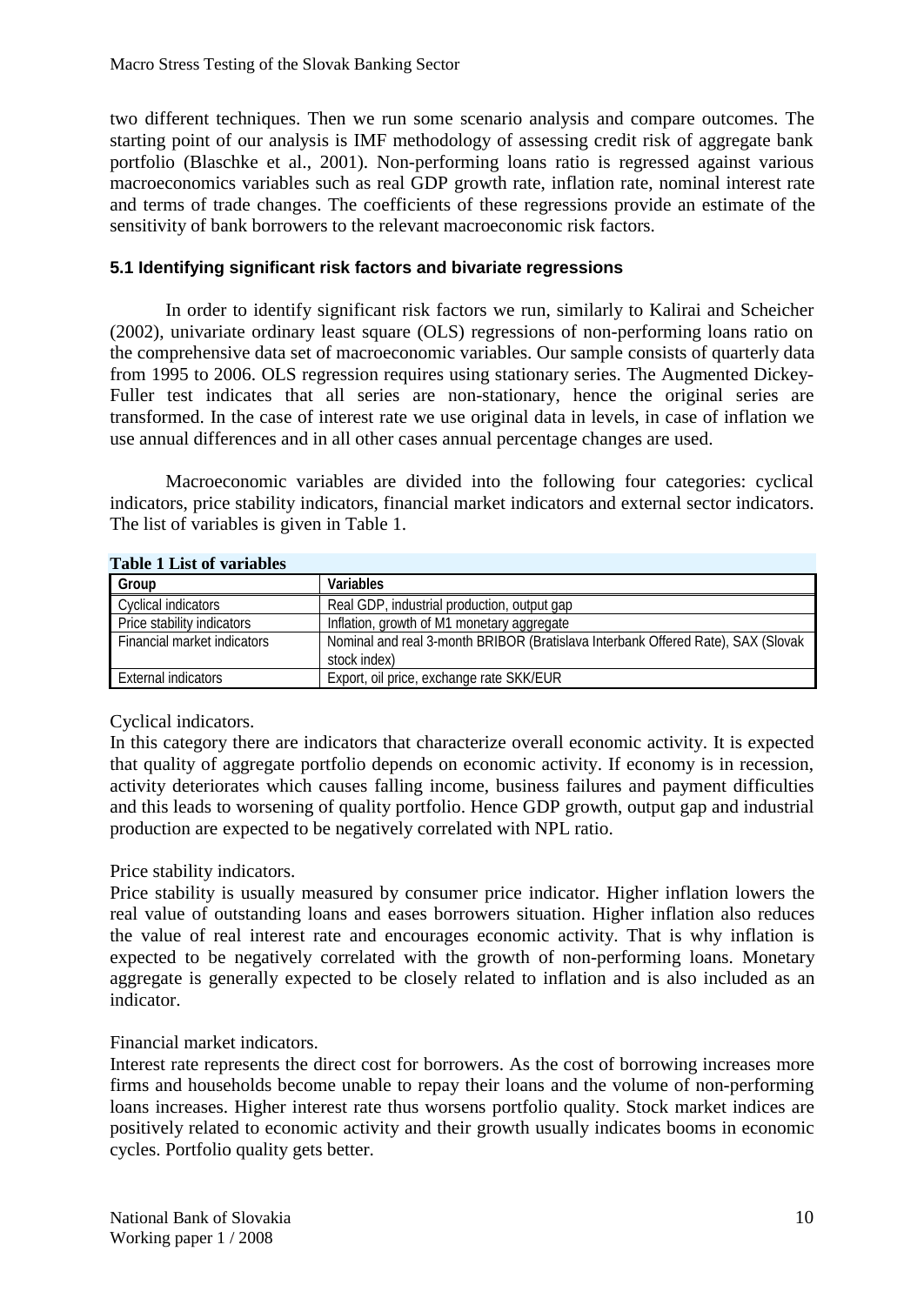External indicators.

Export is an important part of gross domestic product for a small open economy. Growing export positively affects export-oriented sector of the economy and indirectly the whole economy. Repayment conditions for most firms improve. Oil price on the other hand represents direct cost for most firms and its rise generally worsens ability to repay loans. Impact of exchange rate on the firms' repayment conditions is ambiguous as depreciation of domestic currency favors exporters and harms importers.

Bivariate regressions are estimated using a single macroeconomic risk factor. The regression equation is of the form:

$$
\Delta npl_{t} = a * \Delta npl_{t-1} + b * \Delta x_{t-k},
$$

where ∆ denotes annual percentage change and *k* denotes the most significant lag of the independent variable. Results of these regressions are listed in Table 2.

|                      | Variable x <sub>i</sub> | Expected       | Regression $\Delta$ NPL <sub>t</sub> on $\Delta$ NPL <sub>t-1</sub> and $\Delta$ $x_{i,t+k}$ |              |       |  |
|----------------------|-------------------------|----------------|----------------------------------------------------------------------------------------------|--------------|-------|--|
|                      |                         | sign           | Coefficient $\beta$                                                                          | t-statistics | $R^2$ |  |
|                      | real GDP                |                | $-0.005$                                                                                     | $-2.271$     | 0.829 |  |
| Cyclical<br>factors  | industrial production   |                | $-0.001$                                                                                     | $-0.652$     | 0.404 |  |
|                      | output gap              |                | 0.221                                                                                        | 0.292        | 0.593 |  |
| Price<br>stability   | inflation               |                | $-0.005$                                                                                     | $-4.046$     | 0.720 |  |
|                      | M1                      | $\blacksquare$ | 0.000                                                                                        | $-0.524$     | 0.587 |  |
| Financial<br>markets | 3MBRIBOR nominal        | $+$            | 0.003                                                                                        | 2.727        | 0.787 |  |
|                      | 3MBRIBOR real           | $+$            | 0.006                                                                                        | 3.831        | 0.710 |  |
|                      | <b>SAX</b>              |                | 0.000                                                                                        | $-0.789$     | 0.590 |  |
|                      | Export                  |                | 0.003                                                                                        | 2.889        | 0.564 |  |
| External<br>factors  | Oil price               | $+$            | $-0.001$                                                                                     | $-2.711$     | 0.652 |  |
|                      | exchange rate SKK/EUR   | $-1$           | $-0.004$                                                                                     | $-4.339$     | 0.669 |  |

**Table 2 Bivariate regresion results** 

Source: NBS, own calculations.

We see that in each category there is at least one risk factor that is significant at the level 5% and has expected sign. This factor is highlighted. Among cyclical variables real GDP enters significantly with lag zero, inflation and nominal interest rates enters with lag 5, while SKK/EUR nominal exchange rate enters regression equation significantly with lag 3. Note that some dummy variables were used in the equations where necessary. For more details on equations which will be used further to estimate scenarios, see Table 12 to Table 14 in the Appendix.

### **5.2 Multivariate regression model**

The results of the univariate regressions give us a list of relevant variables including the growth rate of real GDP, the CPI inflation, the short-term nominal and real interest rates and the nominal SKK/EUR exchange rate. These are possible candidates for a multivariate model. We now proceed by choosing a combination of variables that produce a model in which all parameters are significant, have expected signs and residuals behave decently. We are left with the model, which is reported in Table 3.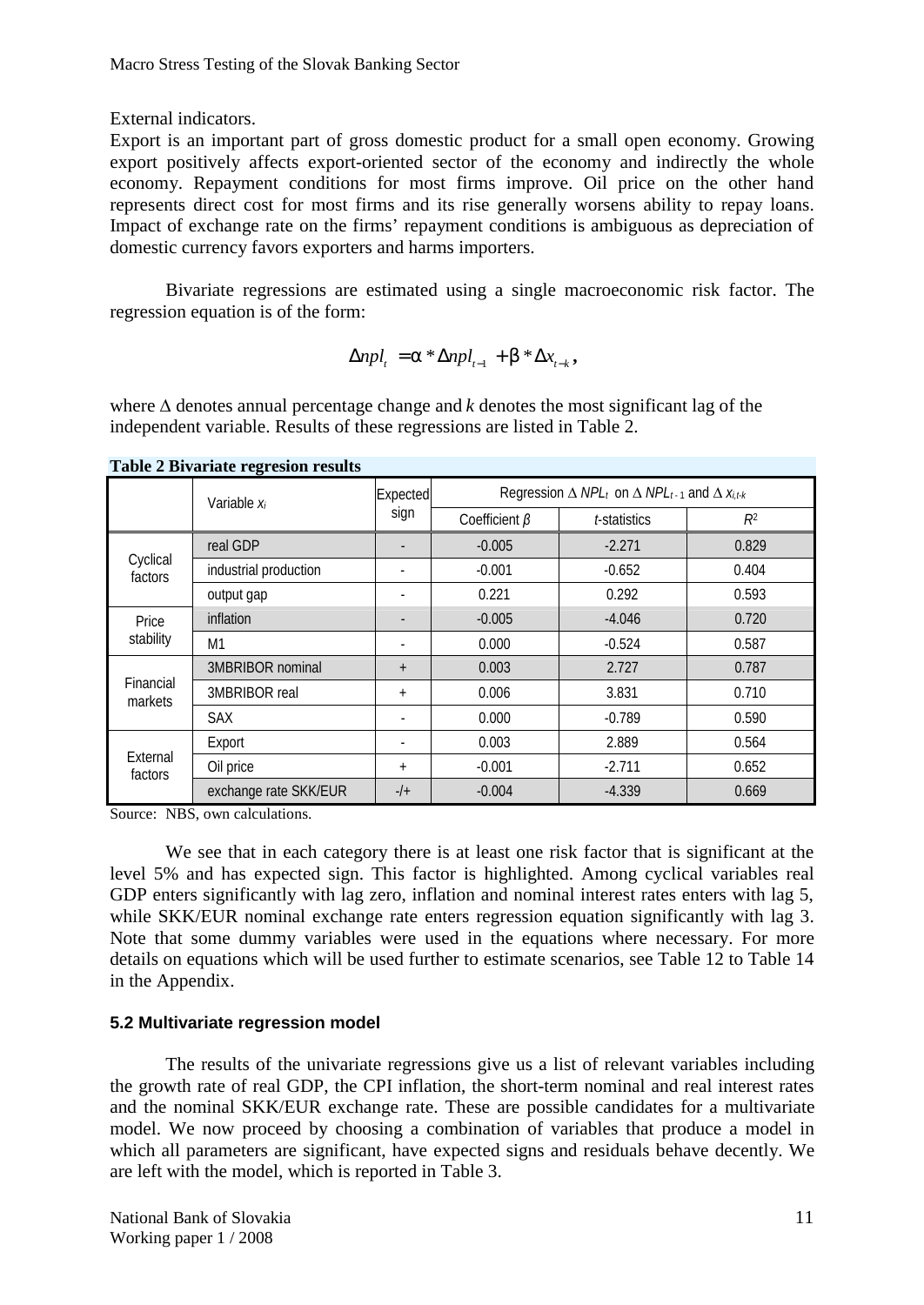| Dependent variable: change in the ratio of non-performing loans to total loans |          |         |  |  |  |  |
|--------------------------------------------------------------------------------|----------|---------|--|--|--|--|
| coefficient<br>t-statistic                                                     |          |         |  |  |  |  |
| Change in NPL with lag 1                                                       | 0.677    | 5.42    |  |  |  |  |
| Real GDP growth                                                                | $-0.008$ | $-3.44$ |  |  |  |  |
| Change in BRIBOR with lag 1                                                    | 0.0015   | 1.85    |  |  |  |  |
| Change in exchange rate with lag 3                                             | $-0.010$ | -2.83   |  |  |  |  |

**Table 3 Estimated coefficients of the multivariate regression model** 

Source: NBS, own calculations.

Note: In addition, a constant and two variables were included in the equation. For more details, see Table 15 in the Appendix.

Results suggest that the change of non-performing loans ratio is strongly autocorrelated (increase in non-performing loans ratio now results in further increase in next period); a negative function of GDP growth (higher GDP growth results in decline in NPL ratio); a positive function of change in nominal interest rate with the lag of one quarter (an increase in interest rate is associated with higher financing cost for debtors); a negative function of change of nominal SKK/EUR exchange rate with the lag of three quarters (SKK depreciation make domestic products more competitive and improves financial situation of exporters).

All coefficients of multivariate regression are significant at the 5% level (see *t*statistics), except change in BRIBOR which is significant at the 10% level. Adjusted  $R^2$  equals 0.84. Both Ljung-Box test and Breusch-Godfrey test for autocorrelation in residuals cannot reject the null hypothesis of no serial correlation in the residuals (see Table 16 in the Appendix). The regression results are obtained using the Newey-West variance estimator, to control for possible autocorrelation or heteroskedasticity in the presence of lagged dependent variables among the regressors. Very similar coefficients together with their *t*-statistics are obtained by White estimator.

### **5.3 Cointegration techniques**

Graphical inspections as well as formal tests suggest that all time series involved in the analysis are non-stationary, more precisely they are integrated of order one. Hence we may try to test for the existence of a long-run equilibrium. We performed the Johansen cointegration test on the group of following variables: NPL ratio, real GDP, BRIBOR and SKK/EUR exchange rate. Trace test and rank test both indicate the existence of one cointegration equation. The estimated coefficients of the long-run relationship are listed in Table 4.

| Table + The folig-full relationship in the vector circuit correction model |          |         |  |  |  |  |  |  |
|----------------------------------------------------------------------------|----------|---------|--|--|--|--|--|--|
| Dependent variable*: ratio of non-performing loans to total loans          |          |         |  |  |  |  |  |  |
| coefficient<br>t-statistic                                                 |          |         |  |  |  |  |  |  |
| Log(real GDP)                                                              | $-0.602$ | 6.09    |  |  |  |  |  |  |
| <b>BRIBOR</b>                                                              | 0.0086   | $-5.13$ |  |  |  |  |  |  |
| Log(SKK/EUR exchange rate)                                                 | $-0.517$ | 3.30    |  |  |  |  |  |  |

Source: NBS, own calculations.

Note: For more details, see Appendix and Table 17 for short-rate dynamics.

\* This form of the presentation of the long-rn relationship was chosen to enable the comparison with the previous model. However, regarding the cointegrating relationship in a vector-error correction model, the variables are not split to dependent and independent.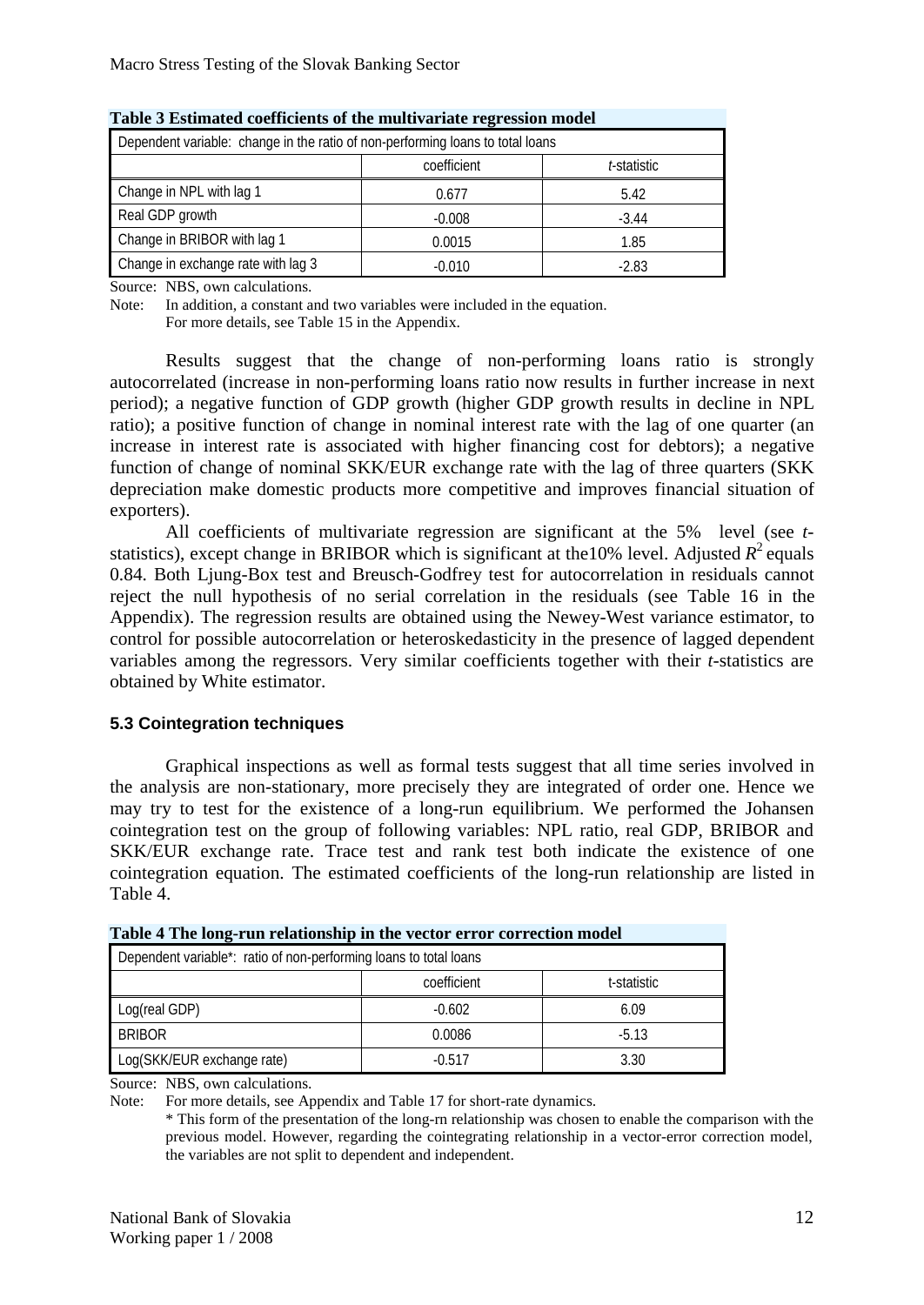All the coefficients are significant and have expected signs. The growth of GDP and depreciation decrease the non-performing loans ratio in the long run. In addition, the growth of nominal interest rate increases this ratio.

# **6 Constructing scenarios**

In this section, we construct several macroeconomic scenarios, which can be used to perform macroeconomic stress testing of the banking sector. Three types of macroeconomic scenarios are considered:

- 1. Stand-alone changes in individual macroeconomic risk factors (3-month BRIBOR, exchange rate SKK/EUR and growth of real GDP) and their impact on nonperforming loans ratio. Only changes in one risk factor are considered in each scenario, the relationships between the risk factors are neglected.
- 2. Simultaneous changes in all macroeconomic risk factors and their impact on nonperforming loans ratio. The aim of this type of scenarios is to model hypothetical changes in the risk factors that have all negative impact on the banking sector rather than to consider the mutual correlations between the risk factors.
- 3. Change in one individual macroeconomic risk factor (e.g. the annual growth of the real GDP) and its impact on non-performing loans ratio and other risk factors. Unlike the second type of scenarios, this approach takes into account the historical relationship between the risk factors.

It is clear that the stand-alone changes in individual risk factors will hardly occur in isolation. In addition, the results have to be interpreted with caution, as the model used to assess the impact on the non-performing loans ratio does not include long-run relationship. However, by considering these shocks we are able to assess whether and to what extend the conjecture about the indirect interest rate and exchange rate risk are important for the Slovak banking sector.

| Macroeconomic variable     |                                     | Most extreme quarterly changes      | Most extreme annual changes   |                              |  |
|----------------------------|-------------------------------------|-------------------------------------|-------------------------------|------------------------------|--|
|                            | 1997 - 2006                         | $2002 - 2006$                       | 1997 - 2006                   | 2002 - 2006                  |  |
| Nominal 3-month BRIBOR     | $-31\% (00q1)$ ,<br>i.e. - 4.3 p.p. | $-28\%$ (05q1),<br>i.e. $-1.1$ p.p. | 91% (97q4),<br>i.e. 12.8 p.p. | 69% (06q3),<br>i.e. 2.0 p.p. |  |
| Exchange rate SKK/EUR      | 9.2% (98q4)                         | $-5.1\% (02q4)$                     | 20.0% (99q2)                  | $-6.5\%$ (06q4)              |  |
| Real GDP - positive change | $\star$                             | $\star$                             | $9.8\%$ (06q3)                | $9.8\%$ (06q3)               |  |
| Real GDP - negative change | $\star$                             | $\star$                             | $-1.2\%$ (99q3)               | $3.6\% (02q1)$               |  |

| Table 5 Annual and quarterly extreme changes of macroeconomic variables |  |
|-------------------------------------------------------------------------|--|
|-------------------------------------------------------------------------|--|

Source: NBS, Statistical office of the Slovak Republic.

Note: Note that the data represent relative changes (in % of initial value), for BRIBOR also respective absolute changes (in p.p.) are given.

Data in parentheses represent the year and quarter when the most extreme change occurred.

\* Data on most extreme quarterly changes of GDP are not considered due to the seasonality of GDP.

The construction of each scenario includes two steps: First, the magnitude of the change in the risk factor(s) is chosen based on its historical development and historical extreme relative changes in  $1997 - 2006$  and in  $2002 - 2006$  (see Table 5). The reason for calculating relative changes instead of absolute is that in our understanding the increase of interest rates e.g. by 3 p.p. is more extreme in case that the initial level was 2% than in case that it was 10%. For BRIBOR and SKK/EUR exchange rate, the most extreme changes were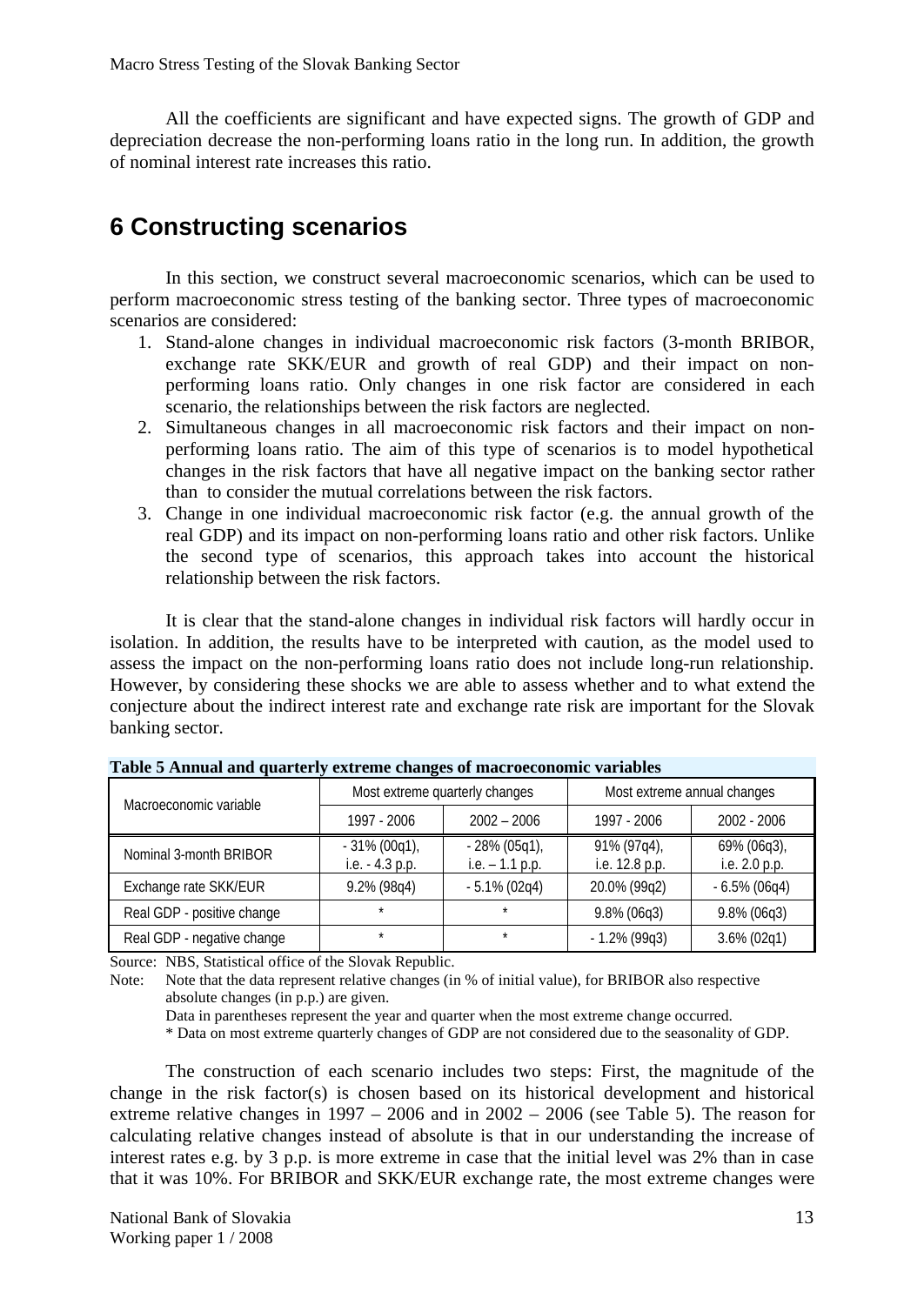based on the most extreme negative or positive changes. The idea behind this consideration is, that if e.g. a large negative change occured in the past, than the large positive change could be also possible. However, the situation is different regaring the GDP, where only negative changes are considered.

The reason of considering the extreme events in the longer and shorter period separately is that in the late 90s the economy underwent through a turbulent period of its development. Some variables recorded very extreme changes, which could be regarded too high even in the context of stress testing. Two versions – moderate version and severe version – of each scenario are constructed. The results are summarized in Table 6.

| Type of shock                                        | Scenario<br>number | Type           | Version  | Description                                                                                                                                                                                  |
|------------------------------------------------------|--------------------|----------------|----------|----------------------------------------------------------------------------------------------------------------------------------------------------------------------------------------------|
| Interest rate shock                                  | Scenario 1A        | 1              | Moderate | 20% increase of BRIBOR in 3 subsequent quarters<br>(i.e. increase by 1 p.p.)                                                                                                                 |
| (stand-alone)                                        | Scenario 1B        | 1              | Severe   | 40% increase of BRIBOR in 3 subsequent quarters<br>(i.e. increase by 2 p.p.)                                                                                                                 |
| Exchange rate shock                                  | Scenario 2A        | 1              |          | Moderate 3% appreciation of SKK against EUR in 4 subsequent quarters                                                                                                                         |
| (stand-alone)                                        | Scenario 2B        | 1              | Severe   | 6% appreciation of SKK against EUR in 4 subsequent quarters                                                                                                                                  |
| Slowdown of economy                                  | Scenario 3A        | 1              |          | Moderate Real GDP change 3% in 2007*                                                                                                                                                         |
| growth<br>(stand-alone)                              | Scenario 3B        | 1              | Severe   | Real GDP change -3% in 2007*                                                                                                                                                                 |
| Immediate<br>macroeconomic shock                     | Scenario 4A        | 2              |          | Decrease of real GDP by 6%**, increase of BRIBOR by 20% (i.e. 1<br>Moderate (p.p.) and appreciation of SKK against EUR by 3% in first quarter<br>2007 (in comparison to fourth quarter 2006) |
| (relationship of<br>macrovariables not<br>modelled)  | Scenario 4B        | $\mathfrak{D}$ | Severe   | Decrease of real GDP by 12%, increase of BRIBOR by 40% (i.e. 2<br>p.p.) and appreciation of SKK against EUR by 6% in first quarter<br>2007 (in comparison to fourth quarter 2006)            |
| Immediate<br>macroeconomic shock<br>(relationship of | Scenario 5A        | 3              |          | Moderate Decrease of real GDP by 6%                                                                                                                                                          |
| macrovariables<br>modelled)                          | Scenario 5B        | 3              | Severe   | Decrease of real GDP by 12%                                                                                                                                                                  |

**Table 6 Description of shocks** 

Source: NBS, own calculations.

Notes: \* The annual change of the real GDP is supposed to gradually decrease to 3% (-3%, respectively) at the end of 2007 and gradually increase back to the pre-shock level in 2008.

\*\* This is only decrease in one quarter. Given the growth of GDP in 2006, the estimated annual real GDP change in the first quarter of 2007 would be higher than  $-6\%$  or  $-12\%$ , respectively. Types of the stress scenarios:

(1) Stand-alone shock

(2) Shock in several factors, neglecting their relationship

(3) Shock in several factors, taking into account their relationship

The reasoning behind the constructing of the scenarios is as follows: The decrease or the increase of the respective factors has been chosen according to what the econometric models predict to be more harmful for the quality of the credit portfolio of the banking sector. Regarding the interest rate shock, the size of most extreme quarterly change was roughly one third of the size of the most extreme annual change in the last decade. Therefore, the interest rate shock is supposed to last for three subsequent quarters. Afterwards we assume no changes and BRIBOR is assumed to stay at the post-shock level. Note that the extent of the interest rate shock was derived using the most extreme relative shock. However, the simulated shock is lower than the most extreme change in absolute terms (i.e. in percentage points), as the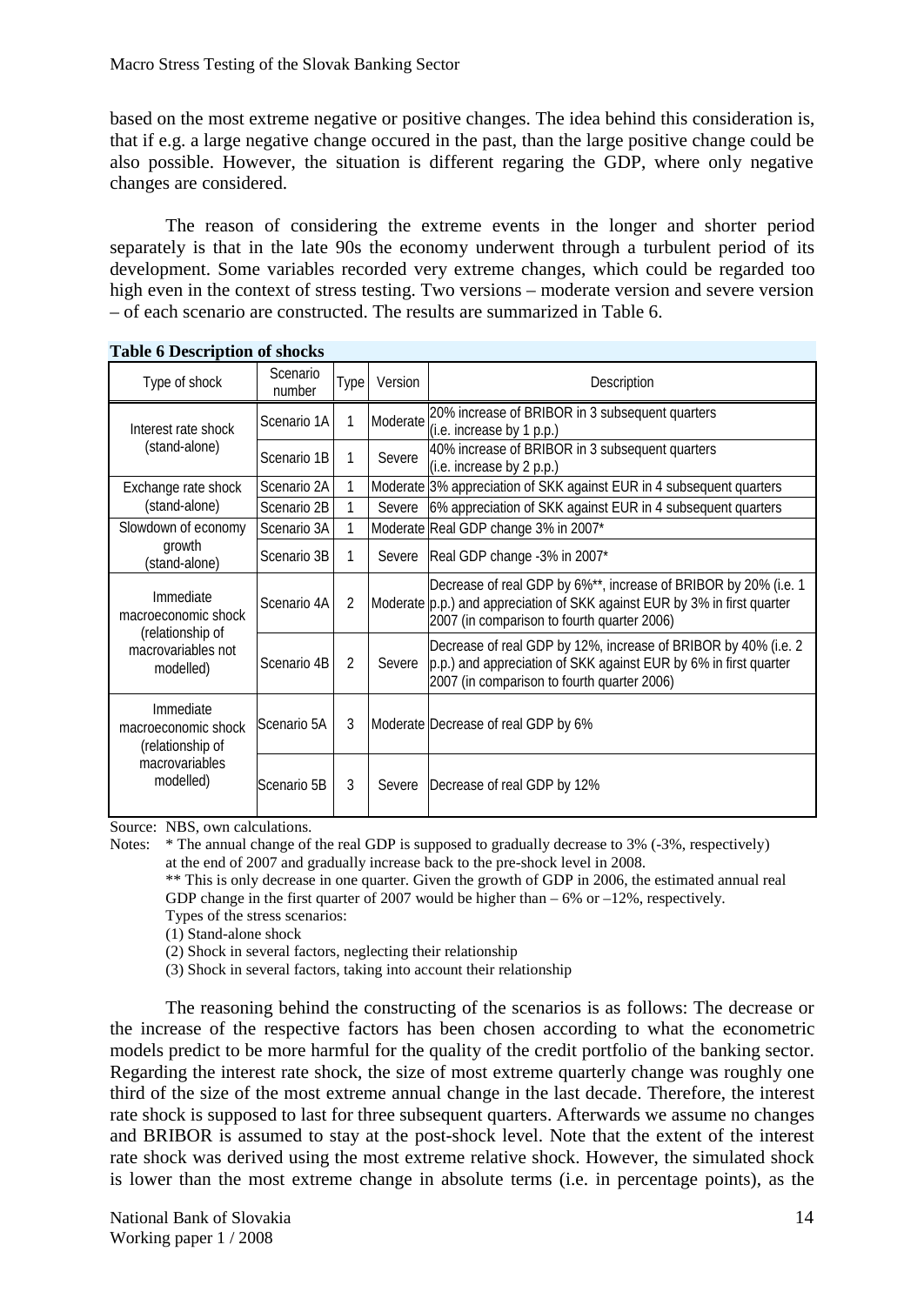present level of interest rates is significantly below the level of the interest rates when the most extreme changes occurred. On the other hand, the simulated exchange rate shocks are even more severe compared to the most extreme changes in the last decade. The 3% and 6% quarterly appreciation in four subsequent quarters results in annual change of 12.5% and 25%, respectively. However, this is partly offset by the fact that the exchange rate shocks are assumed to be uniformly distributed in several quarters as opposed to shocks concentrated in one or two quarters. The exchange rates are supposed to stay at the post-shock level afterwards. Finally, the shock in the real GDP is based on the most extreme annual change during the last 5 and 10 years, respectively, but is even more severe. Notice that the moderate version of the shock still assumes some GDP growth. However, this growth is still significantly lower comparing to the pre-shock figures (9%). The growth of the GDP is supposed to return to the pre-shock values after one year.

In the second step, the impact on non-performing loans ratio and on other risk factors (if relevant) is assessed following the estimation results for the models introduced in the previous section. In the first type of scenarios, the impact can be estimated using both singlefactor models and the multivariate regression model. Regarding the second type, the vector error correction model can be used. However, there are some methodological differences when estimating the impact of the shocks using the vector error correction model compared to the first two models. In the single factor and multivariate models, the value of variables that are not changed or the value of changed variables after the shock is supposed to stay at their initial values as at fourth quarter 2006. In contrast, the values of these variables in the vector error correction model are assumed to be on their equilibrium level. In this framework, the impulse-response analysis is employed. Note that we estimate the impact of the shock on nonperforming loans ratio as the difference between the value of this ratio in a given time horizon (e.g. fourth quarter 2007) with shock and without shock, instead of comparing the after-shock value of this ratio in the given time horizon to its initial level.

|          |                                                 | Impact on NPL ratio 1 year horizon |                                                   | Impact on NPL ratio 2 years horizon |                                  |                                  |  |
|----------|-------------------------------------------------|------------------------------------|---------------------------------------------------|-------------------------------------|----------------------------------|----------------------------------|--|
| Scenario | Multivariate<br>Single factor<br>equation model |                                    | Vector error<br>regression model correction model | Single factor<br>equation model     | Multivariate<br>regression model | Vector error<br>correction model |  |
| 1A       | 0.0 p.p.                                        | 0.8 p.p.                           |                                                   | 1.9 p.p.                            | 1.5 p.p.                         |                                  |  |
| 1B       | 0.0 p.p.                                        | 1.9 p.p.                           |                                                   | 4.5 p.p.                            | 3.6 p.p.                         |                                  |  |
| 2A       | 0.8 p.p.                                        | 1.1 p.p.                           |                                                   | 7.6 p.p.                            | 9.7 p.p.                         |                                  |  |
| 2B       | 1.5 p.p.                                        | 2.3 p.p.                           |                                                   | 14.7 p.p.                           | 18.6 p.p.                        |                                  |  |
| 3A       | 4.5 p.p.                                        | 9.8 p.p.                           |                                                   | 5.3 p.p.                            | 15.3 p.p.                        |                                  |  |
| 3B       | 8.7 p.p.                                        | 18.9 p.p.                          |                                                   | 10.2 p.p.                           | 29.3 p.p.                        |                                  |  |
| 4A       |                                                 |                                    | 1.8 p.p.                                          |                                     |                                  | 4.35 p.p.                        |  |
| 4B       |                                                 |                                    | 3.6 p.p.                                          |                                     |                                  | 8.70 p.p.                        |  |

Source: NBS, own calculations.

Note: The impact of the shocks on non-performing loans ratio was estimated using the abovementioned econometric models and represent the difference between the value of this ratio in a given time horizon with shock and without shock.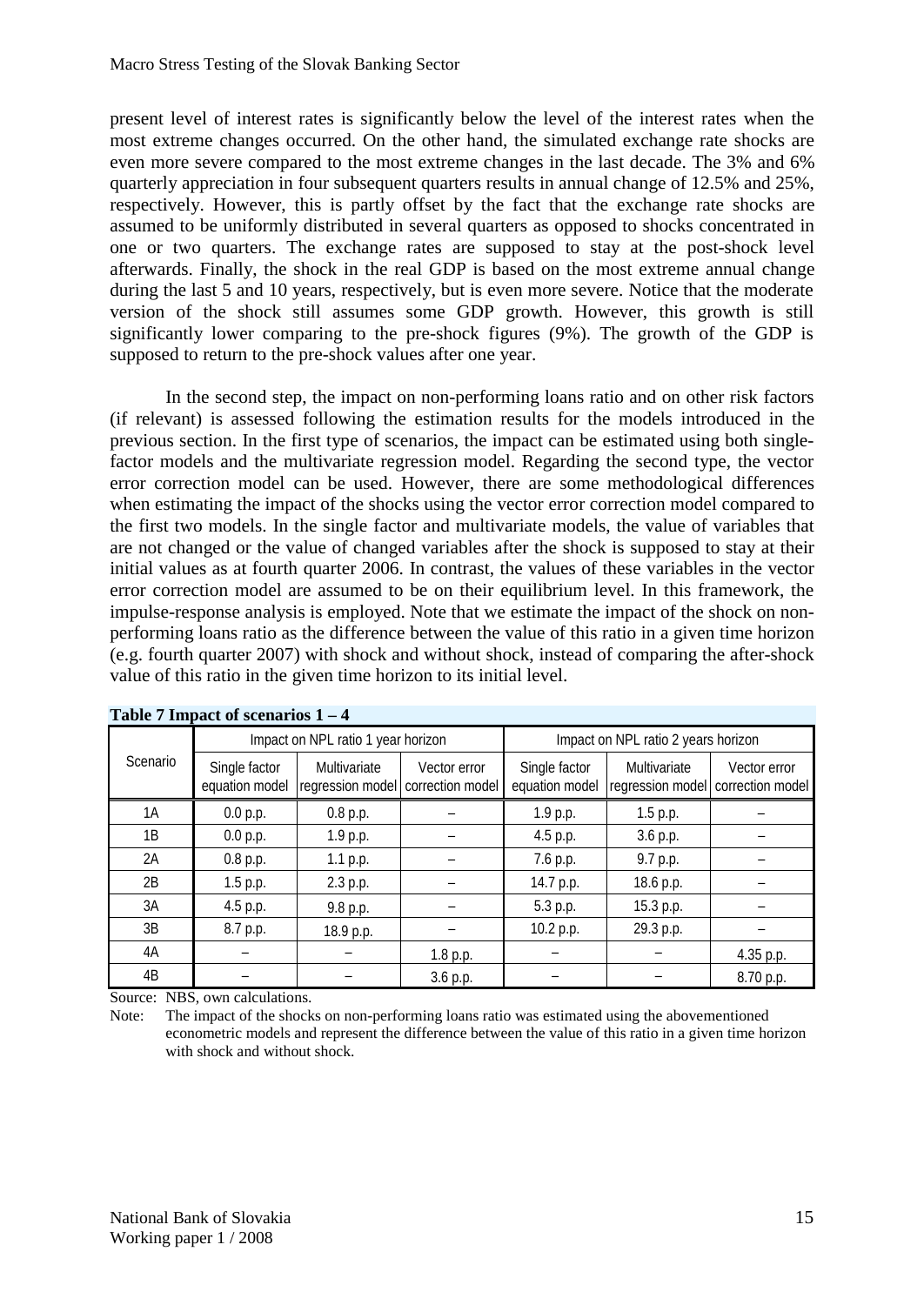| Table o Impact of scenario 5 |                                 |                           |                         |                                 |                         |                         |  |  |  |
|------------------------------|---------------------------------|---------------------------|-------------------------|---------------------------------|-------------------------|-------------------------|--|--|--|
|                              |                                 | Impact in 1 year horizon  |                         | Impact in 2 years horizon       |                         |                         |  |  |  |
| Scenario                     | Exchange rate<br><b>SKK/EUR</b> | 3-month BRIBOR            | NPL ratio               | Exchange rate<br><b>SKK/EUR</b> | 3-month BRIBOR          | NPL ratio               |  |  |  |
| 5A                           | Depreciation by<br>1.5%         | Decrease by<br>$0.7$ p.p. | Increase by<br>2.1 p.p. | Depreciation by<br>$1.1\%$      | Decrease by<br>1.2 p.p. | Increase by<br>0.6 p.p. |  |  |  |
| 5B                           | Depreciation by<br>3.1%         | Decrease by<br>1.4 p.p.   | Increase by<br>4.2 p.p. | Depreciation by<br>2.2%         | Decrease by<br>2.3 p.p. | Increase by<br>1.4 p.p. |  |  |  |

**Table 8 Impact of scenario 5** 

Source: NBS, own calculations.

It is reasonable to assume that the impact of the scenarios of the third type reflecting the relationship between the macroeconomic variables would have smaller impact on the NPL ratio compared to the scenarios of the second type. This conjecture can be theoretically justified by the fact that the historical relationship expresses the corrective development of other variables in case of shock in one variable. Particularly, it is reasonable to assume that in the period of the economic slowdown, an expansionary monetary policy might take place. Consequently, interest rates would decrease which in turn decreases the debt burden for the loans with float interest rate and improves the credit quality of the credit portfolio. This is in contrast with the second type of scenario, where we can stress test the validity of the long-run relationship and assume for example economy slowdown together with growth of nominal interest rates. Indeed, the error correction model can be used to empirically verify this conjecture. In the scenario 4B, the estimated impact of the macroeconomic shock on the NPL ratio is increasing in the first two years after the shock. On the other hand, the impact of the shock in scenario 5B is gradually decreasing after the rise following immediately after the shock, which could be the effect of the decrease in the interest rates.



**Figure 5 Impact of scenarios 4B and 5B on the NPL ratio** 

Source: NBS, own calculations.

The abovementioned result is true subject to the requirement that the reaction of the monetary policy will be appropriate. In the model, this has been taken into account as both interest rate and SKK/EUR exchange rate are endogenous variables. Indeed, the Granger causality test (see Table 19 in Appendix) indicates, that the interest rate was influenced by other macroeconomic variables in the past. Nevertheless, this may not be the case after the

National Bank of Slovakia16 Working paper 1 / 2008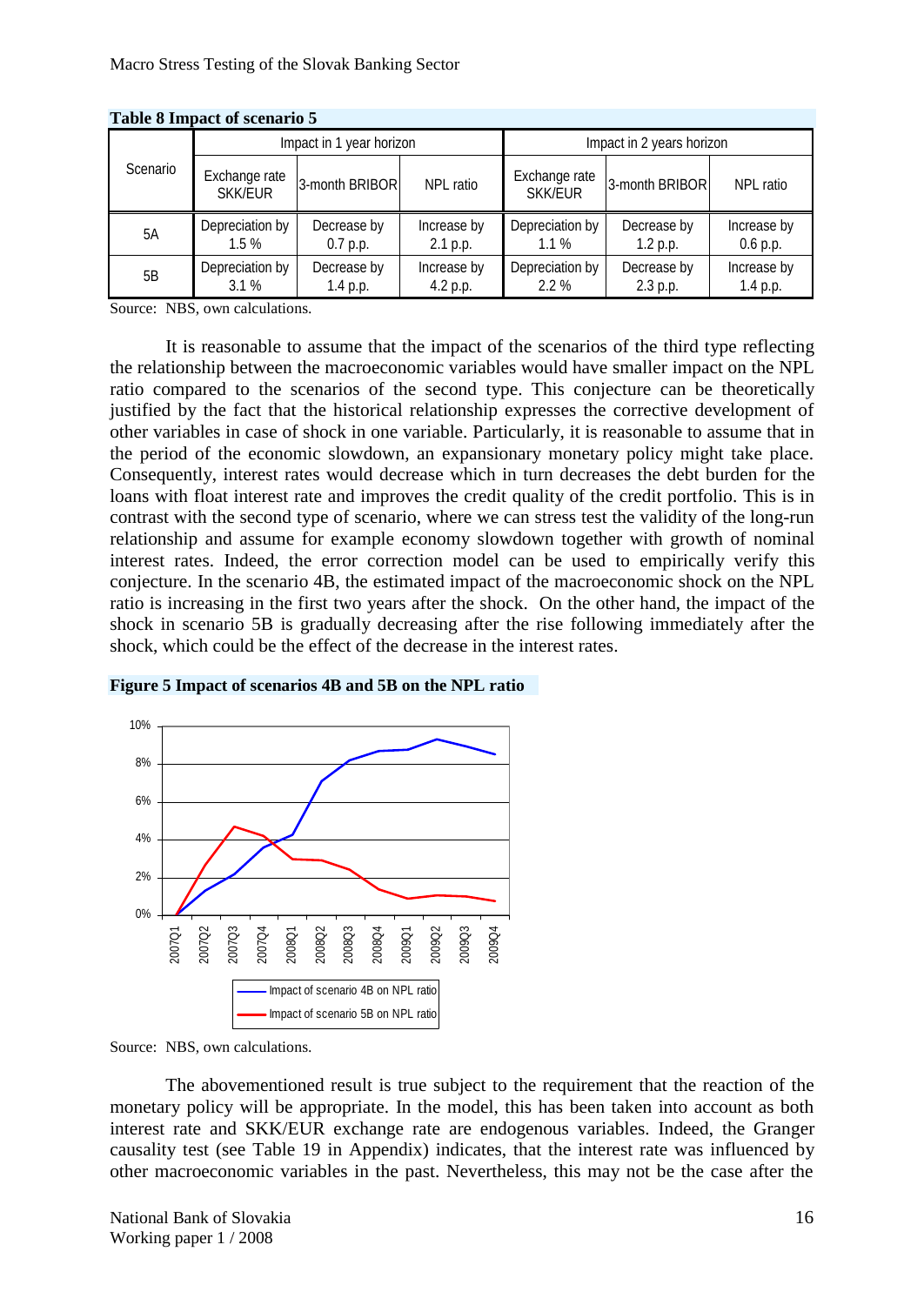euro adoption, when the monetary policy will be controlled by the ECB. Therefore, it makes sense to reestimate the impact of scenarios 5A and 5B using a shortened, two-equation version of the vector error correction model where BRIBOR and SKK/EUR exchange rate are considered to be exogenous. Using this model and assuming no change in the current level of the BRIBOR and the SKK/EUR exchange rate, we obtain that the estimated impact of scenario 5A is an increase in NPL ratio by 1.7 p.p. in one-year horizon and 2.0 p.p. in twoyear horizon, respectively. In case of scenarios 5B, the NPL ratio would increase by 3.4 p.p. in one-year horizon and by 4.1 p.p. in two-year horizon. Comparing these figures to the estimations given in Table 8, we can conclude that the impact is slightly less significant in the case of no reaction of the monetary policy. As the difference is relatively small, we will not treat this modified version of scenarios 5A and 5B separately from their original version. However, it should be noted that the absence of the corrective action of the monetary policy is visible in the two-year horizon, where the impact is more pronounced if this reaction is missing.

# **7 Results of the stress testing**

In this section, we estimate the impact of the scenarios presented in the previous section on the banking sector. To be more specific, the results are presented as the impact on the capital adequacy ratio in order to estimate the number and market share of banks, in which the after-shock solvency deteriorate below the regulatory threshold 8%. In individual scenarios, we assume that the level of risk-weighted assets is constant and the level of capital decreases by the loss resulting from these scenarios. Note that the assumption neglects possible changes in the banking portfolio and exposures to various risks during the considered time horizon. Even given the constant portfolio, the volume of risk-weighted assets could change due to changes in risk factors when using advanced risk models. The second assumption overlooks the fact that the loss would diminish the profit created in the given year which is not, however, included in the capital.

Let us briefly describe the methodology employed to assess the impact of change in NPL ratio, exchange rate SKK/EUR and 3-month BRIBOR. We also present its major shortcomings that we have to bear in mind when interpreting the results of the stress tests. This methodology follows the approaches previously used by the NBS that were summarized by Jurča and Rychtárik (2006).

Regarding the change in NPL ratio, the loss is caused by the provisions that have to be created for the newly defaulted loans. The estimation of the volume of the provision is based on the prudent assumption that the whole volume of the defaulted loans has to be covered by the provision, irrespective of the volume of collateral (LGD =  $100\%$ ). As we try to estimate the effect of shocks on individual banks, the change in total non-performing loans has to be allocated to individual banks, too. This is based on the assumption that the volume of new non-performing loans is calculated by using the volume of loans in individual banks and the change of the non-performing loans in the given scenario, regardless of the NPL ratio in the individual banks.

The simulated change in the exchange rate SKK/EUR can be directly translated to the profit or loss given the open on-balance and off-balance sheet position in EUR in the individual banks. When calculating the off-balance sheet position, we take only position from nominal value of derivatives. We do not consider collaterals and loan commitments in EUR, as these instruments are not repriced when the exchange rate moves. However, as the only exchange rate included in the model is the exchange rate SKK/EUR, a question arises what is the relationship between the changes in this exchange rate and in changes of other exchange rates. The estimation of this relationship depends on the ratio of variances of these two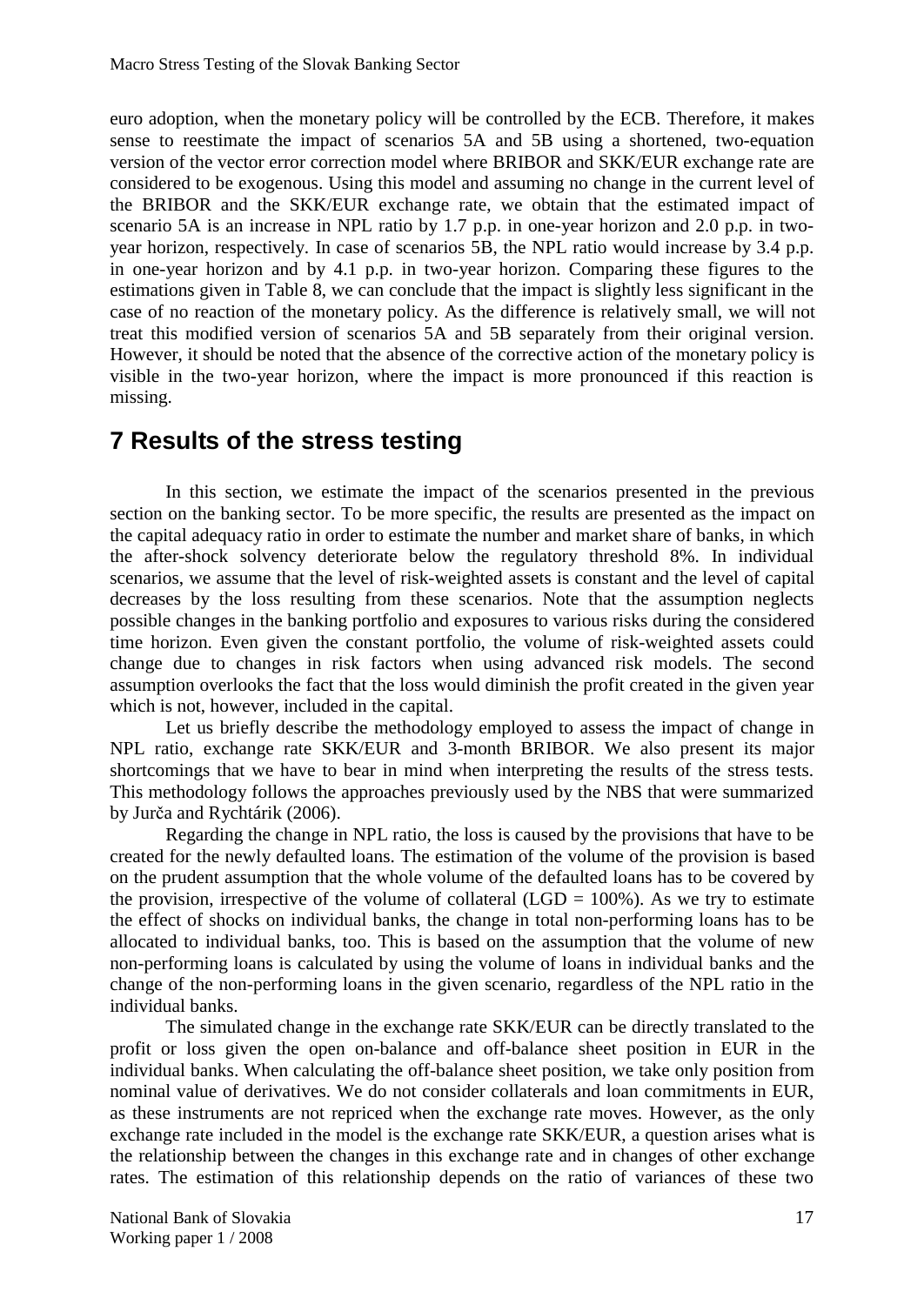exchange rates and their mutual correlation. As the changes of the exchange rate SKK/EUR could be considered as quite high in individual scenarios, we use the concept of modeling the relative changes of exchange rates using a mixture of normal distribution based on Finger and Kim (2000). This concept allows us to estimate these parameters conditionally assuming that the given change of the exchange rate SKK/EUR was from so-called hectic period (i.e. from the normal distribution with higher variance). As this concept was already used by the NBS in the past, we will not reestimate the model here. We only present the "conversion factors" that enable us to quickly assess the change in other exchange rate given the change of the exchange rate SKK/EUR, simply by multiplying this change by the relevant factor. The estimation of these factors is based on NBS (2007).

**Table 9 Conversion factors used to estimate the change of exchange rates given the change in the exchange rate SKK/EUR** 

| Currency             | CHF               | 07V<br>しんい            | DKK | GBP  | <b>HUF</b>  | IPY<br>◡ | PLN  | <b>SEK</b> | <b>USD</b> | OTHER |
|----------------------|-------------------|-----------------------|-----|------|-------------|----------|------|------------|------------|-------|
| Conversion factor    | $\sqrt{7}$<br>I.U | $\sim$<br>, h<br>ບ.ບບ | .00 | 0.93 | 0.27<br>U.Z | .00      | 0.13 | 0.93       | .07        | .00   |
| n<br>NBS.<br>Source: |                   |                       |     |      |             |          |      |            |            |       |

As it has been already mentioned, it is a very plausible feature of the model that it provides a possibility to assess the effect of slowdown of economy on both direct and indirect  $effect<sup>4</sup>$  of interest rate risk. However, two main restrictions have to be taken into account. First, we only estimate the impact of net economic value of the bank. In this approach, all interest sensitive assets and liabilities are revalued to their real value, regardless the fact whether or not they are revalued in the accounting. For example, if the interest rates change, the change in real value of tools such as loans, deposits and securities held to maturity typically does not influence the profit & loss in the accounting. These changes materialize only gradually through the changes in net interest income. In contrast, in our approach all the future changes of net interest income effect immediately the economic value of the bank. Second, in scenarios we have only estimated the change of 3-month BRIBOR, but we are left without estimation of changes in long-term interest rates, which seem to be more influential to profit and loss of the banking sector. Hence it is crucial to estimate the impact of changes in short-term interest rates on changes in long-term interest rates. The background for this estimation can be the analysis by Čársky and Trajlinková (2007) and NBS (2007), where the transmission of changes in basic interest rate of the NBS to other interest rates is modeled using cointegration techniques. The results from these studies basically confirm that the transmission process is slower in interest rate for longer period and the extent is lower for loans and deposits to household in comparison to enterprises where the competition is higher. As we consider only immediate changes we assume that the long-term interest rates (i.e. interest rates with fixation more than 5 years) increase by 50% of the increase of short-term interest rate. The increase of other interest rates is estimated using linear approximation.

The impacts of the various stress tests on capital adequacy ratio of Slovak banks are presented in Table 10.

<sup>&</sup>lt;sup>4</sup> The direct effect reffers to the changes in the economic value of the banking portfolio due to the changes in interest rates. However, changes in interest rates influence the ability of debtors to repay loans and the development of macroeconomic developement which also contribute to the quality of credit portfolio. These effects are considered to be indirect effect of interest rate risk.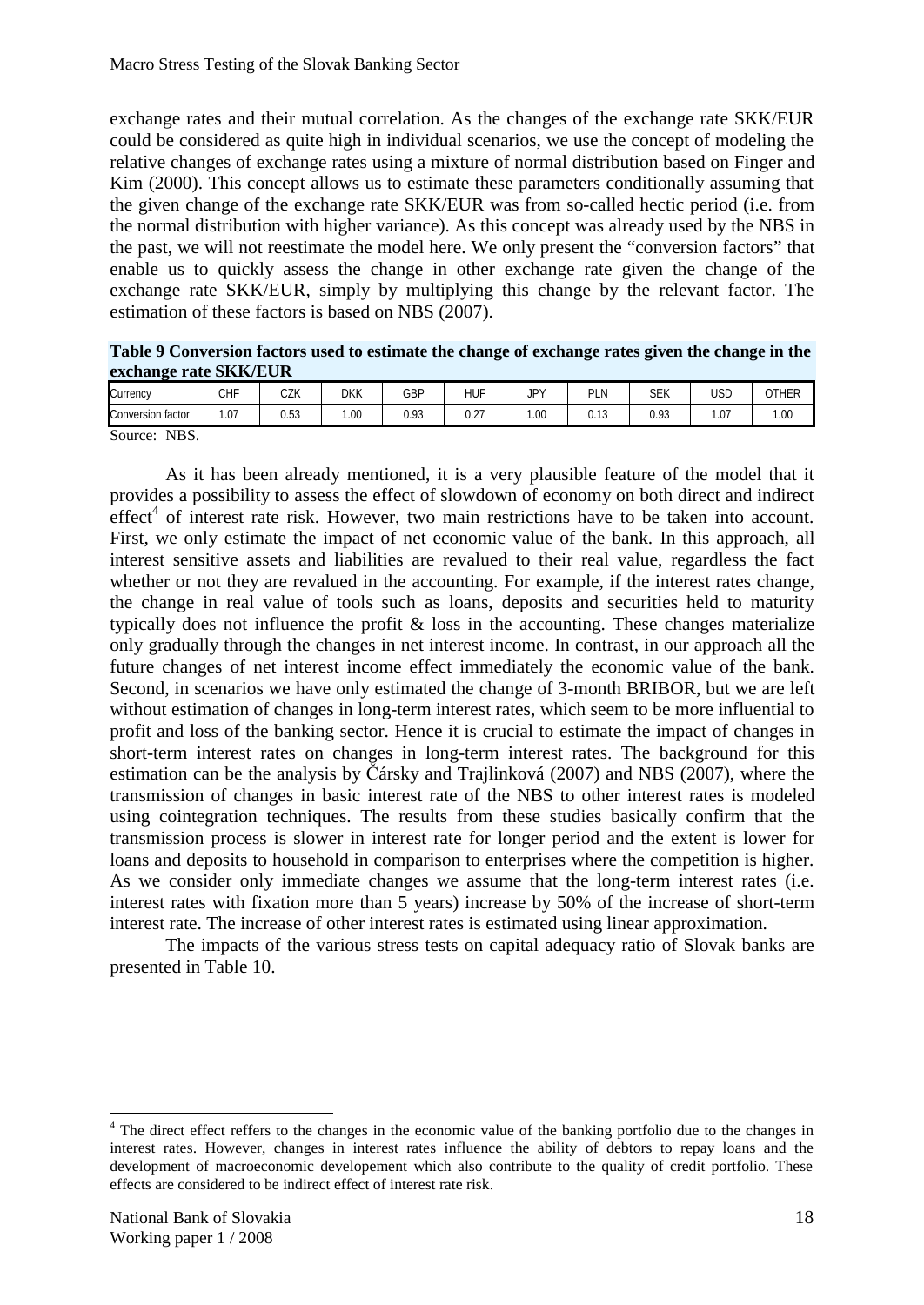| rabic ro mipact of stress tests on capital aucquacy ratio or banns in one year normon |                                    |                                                   |                      |                        |        |                   |
|---------------------------------------------------------------------------------------|------------------------------------|---------------------------------------------------|----------------------|------------------------|--------|-------------------|
|                                                                                       |                                    | Description (estimated changes in 1 year horizon) |                      | Capital adequacy ratio |        |                   |
| <b>Scenarios</b>                                                                      | Change in 3-month<br><b>BRIBOR</b> | Change in exchange<br>rate SKK/EUR                | Change in NPL ratio  | First quartile         | Median | Third<br>quartile |
| Baseline*                                                                             |                                    |                                                   |                      | 12%                    | 19%    | 21%               |
| 1A                                                                                    | Increase by 3.5 p.p.               |                                                   | Increase by 0.5 p.p. | 9%                     | 15%    | 18%               |
| 1B                                                                                    | Increase by 7 p.p.                 |                                                   | Increase by 1.5 p.p. | 4%                     | 12%    | 14%               |
| 2A                                                                                    |                                    | Appreciation by 12.5 %                            | Increase by 1.0 p.p. | 11%                    | 17%    | 20%               |
| 2B                                                                                    |                                    | Appreciation by 26 %                              | Increase by 2.0 p.p. | 10%                    | 16%    | 19%               |
| 3A                                                                                    |                                    |                                                   | Increase by 7 p.p.   | 5%                     | 12%    | 15%               |
| 3B                                                                                    |                                    |                                                   | Increase by 14 p.p.  | 0%                     | 3%     | 8%                |
| 4A                                                                                    | Increase by 1 p.p.                 | Appreciation by 3 %                               | Increase by 2 p.p.   | 9%                     | 16%    | 19%               |
| 4B                                                                                    | Increase by 2 p.p.                 | Appreciation by 6 %                               | Increase by 3.5 p.p. | 7%                     | 13%    | 16%               |
| 5A                                                                                    | Decrease by 0.7 p.p.               | Depreciation by 1.5 %                             | Increase by 2 p.p.   | 10%                    | 17%    | 20%               |
| 5B                                                                                    | Decrease by 1.4 p.p.               | Depreciation by 3 %                               | Increase by 4 p.p.   | 9%                     | 15%    | 19%               |

**Table 10 Impact of stress tests on capital adequacy ratio of banks in one-year horizon** 

Source: NBS, own calculations.

Notes: The changes in the NPL ratio are based on the estimated changes given in Tables 7 and 8.

The impact on the capital adequacy ratio includes estimated possible losses due to changes in all three factors.

\* Value of the capital adequacy ratio as at December 31, 2006.

# **8 Interpretation of the results and discussion**

Bearing in mind the limitations of the presented approach, the results should be interpreted very cautiously. The models have been estimated using the data from period with several structural changes in the economy, including the crisis in the banking sector. The credit quality of the portfolio has been modeled using the NPL ratio, which has several disadvantages as described in Section 4. Estimation of the impact of chosen scenarios on capital adequacy ratio has been also based on several simplifications. Notwithstanding these constraints, the results could shed light on identification which scenarios could have major impact on the banking sector.

The results suggest that stand-alone growth in interest rates would have negative impact on banks. This growth influences banks in two channels: The direct channel is represented by the decrease on economic value of banks. The reason is that they have unhedged interest rate positions, mainly in the banking book. To be more specific, the volume of assets with long-term interest rate fixation (mainly government bonds) substantially exceeds the volume of liabilities with long-term interest rate fixation. If the interest rate increases, the price of these assets decreases. The indirect channel seems to be less important. This channel reflects the fact that in case of rise in interest rate, the installments of loans with floating rate or loans with short-term fixation of interest rate and hence the debt burden increases, contributing to the worsening of the financial situation of debtors. The indirect channel is responsible for approximately 25% of the fall of median capital adequacy ratio after the interest rate shock.

Regarding the stand-alone foreign exchange shock, the situation is different. The direct channel reflecting the immediate impact on the revaluation of the banks' portfolio is of negligible importance. Even the impact of extreme exchange rate changes is low. The reason is that the positions in foreign currency are basically closed in all currencies. Although many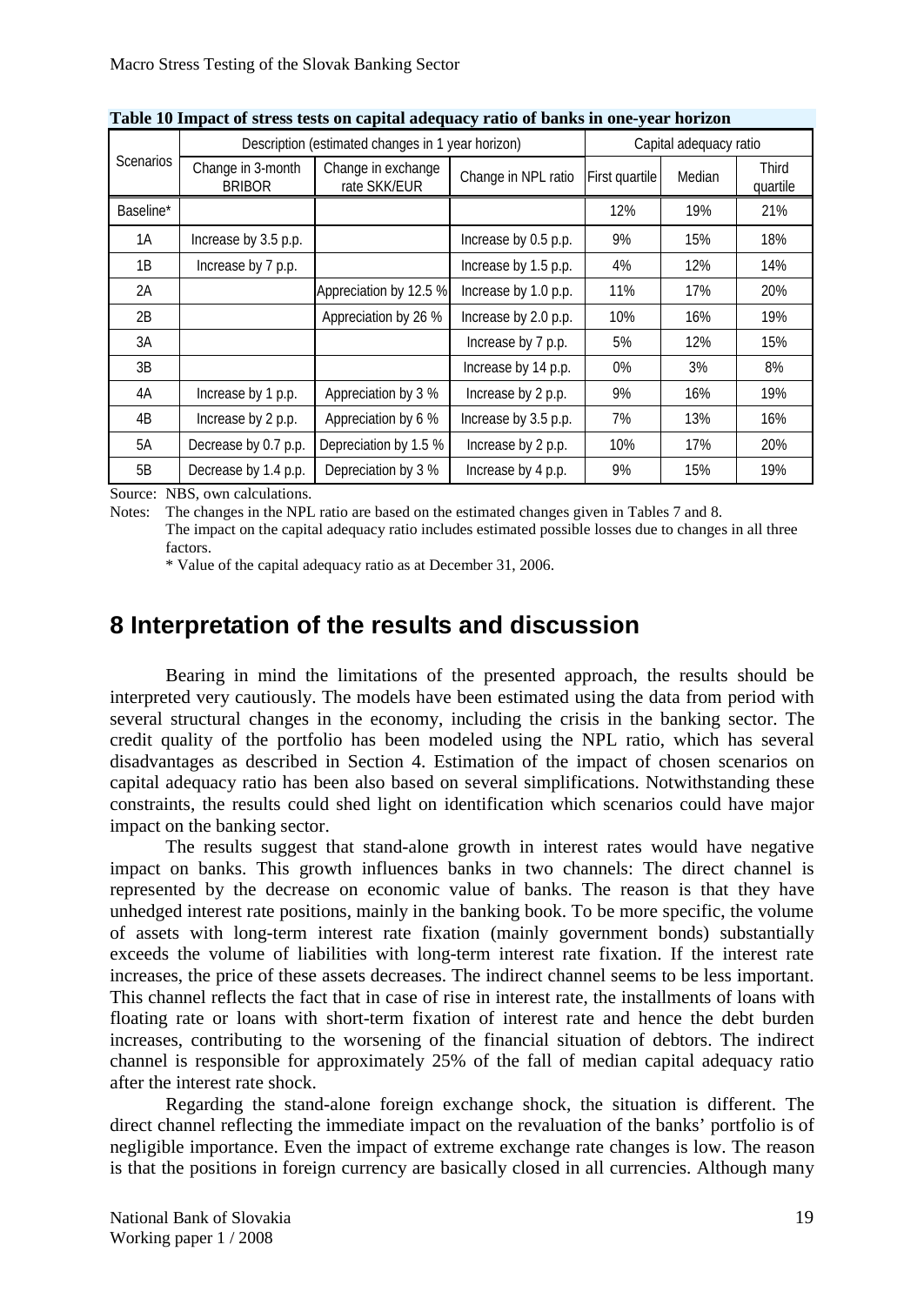banks have significant long open positions in the balance sheet, they are hedged by derivatives reported in off-balance sheet. A relatively low level of foreign currencydenominated loans means that also the indirect, second-round foreign exchange risk is limited, which contrasts the situation in many other CEE countries where unhedged foreign currency lending represents an important source of concern. In addition, in Slovakia as a small open economy, the indirect effect of extreme appreciation of domestic currency could significantly worsen the financial situation of exporters, which could have a strong effect on the quality of credit portfolio.

Note that although the indirect effect of the foreign exchange shock is higher compared to the indirect effect of the interest rate shock (the estimated decrease of the NPL ratio is more substantial for the exchange rate shock), the total impact on the capital adequacy ratio is higher for the interest rate shock. This is caused by the direct effect of the interest rate shock due to the relatively significant open interest rate position mainly in the banking book of the banks, whereas the foreign exchange rate position is almost closed.

Finally, we have stress-tested the growth of Slovak economy, which was quite strong in 2006. In Scenario 3, we assumed the slowdown in the year 2007. Without considering other risk factors, its effect is significant and some banks might suffer from substantial credit losses. Scenarios 4 and 5 take into account also change in interest rates and exchange rates, hence the results can be considered to be more realistic. Scenario 5 is based on the long-run historical relationship and short-term dynamics between the risk factors. On the other hand, Scenario 4 studies not only the slowdown of Slovak economy, but also shock in interest rates and exchange rate which is purely hypothetical, assuming breakdown of the historical relationship. In one-year horizon, the effect of both scenarios on the quality of the credit portfolio is similar. However, this is not true in longer horizon as the expansionary monetary policy considered in Scenario 5 improves the financial situation of debtors by decreasing of loan installments and supporting of investment and unemployment growth. In one-year horizon, the difference between estimated impacts of Scenario 4 and Scenario 5 on banking sector is caused mainly by interest rate risk. As we have mentioned earlier, the direct effect of interest rate risk is that increasing of interest rates has negative impact on banks. Therefore the impact of Scenario 5 is less negative. We should bear in mind, however, that these losses or profit of interest rate change, however, will only materialize in the profit and loss account only gradually in longer time horizon.

# **9 Conclusion**

The aim of this paper was to describe the relationship between macroeconomic variables and the quality of loan portfolio in the Slovak banking sector. Real GDP, exchange rate SKK/EUR and 3-month BRIBOR were identified as the most important variables. We have presented different types of models that allow us to stress test the capital adequacy of banking sector using three different types of scenarios. Moreover, the set of variables that seems to be most important to explain the movement in the quality of credit portfolio, allows us to link the credit and market risk in the macroeconomic stress testing.

The results suggest that a temporary, although significant slowdown of the GDP growth would not substantially threaten the Slovak banking sector provided that the response of the monetary policy would be adequate. This monetary policy would have positive effect on the quality of the credit portfolio by mitigating the recession. In addition, the decrease in interest rates diminishes the debt burden of debtors with loans with short-term fixation interest rate. Finally, given the current portfolio of the Slovak banking sector, this monetary policy would have positive impact on Slovak banking sector also by direct increase of real value of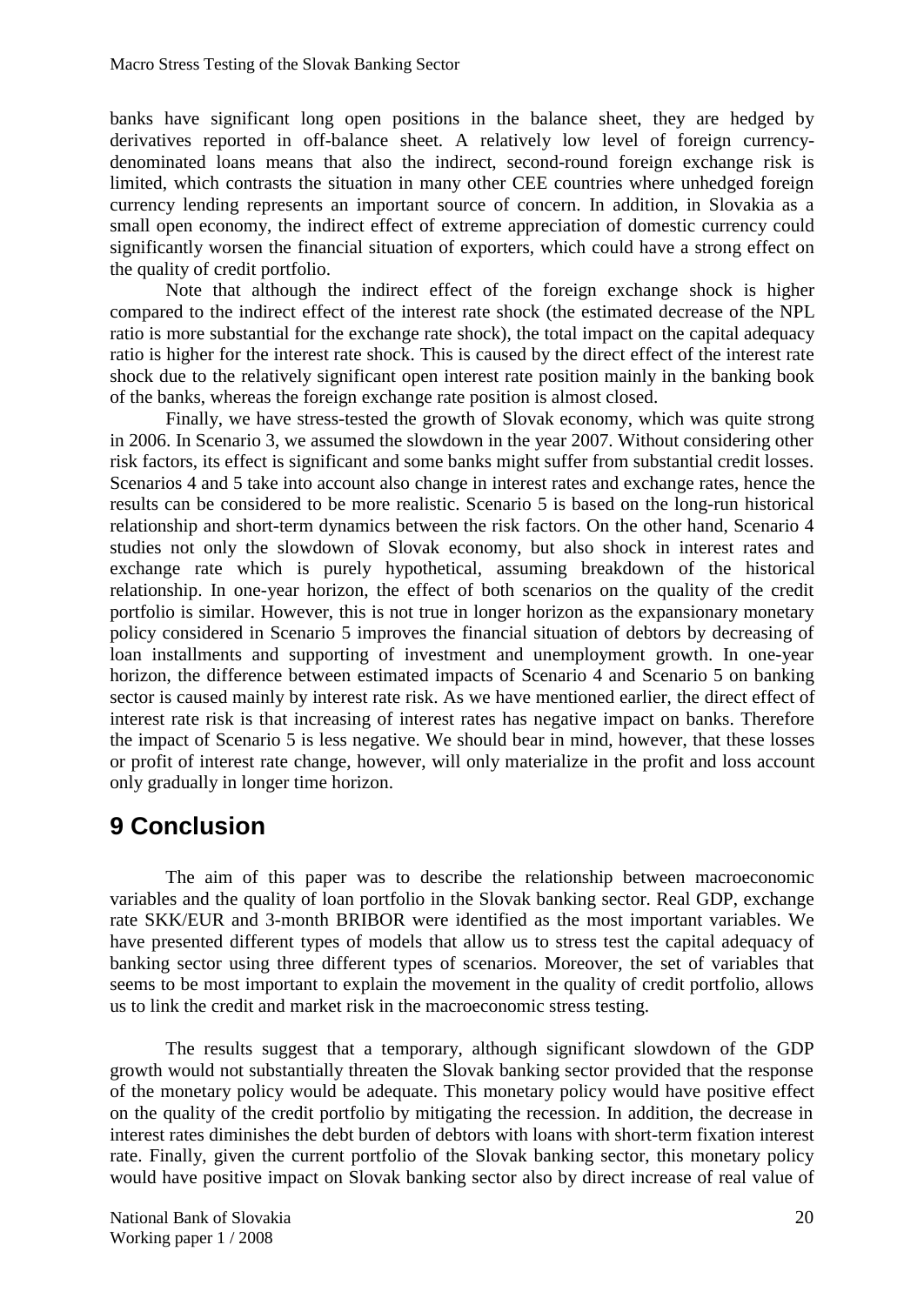this portfolio, mainly through the interest rate channel. Nevertheless, the shocks in GDP growth that would be left without relevant response in other factors might represent more noticeable threat. Moreover, the significance of indirect impact via possible worsening of financial situation of debtors has been shown regarding the exposure of the Slovak banking sector towards interest rate risk and foreign currency risk. Whereas the impact of the interest rates would be realized via the direct channels in greater extend, the indirect channel is more important regarding the exchange rate shock. It is a consequence of the high openness of the Slovak economy.

# **References**

**Babouček, I. and Jančar, M. (2005).** Effects of Macroeconomic Shocks to the Quality of the Aggregate Loan Portfolio, Working Paper No. 1/2005, Czech National Bank

**Blaschke, W., Matthew, T. J., Majnoni, G. and Peria, S. M. (2001).** Stress Testing of Financial Systems: An Overview of Issues, Methodologies, and FSAP Experiences, IMF Working Paper 01/88.

**Boss M. (2002).** A Macroeconomic Credit Risk Model for Stress Testing the Austrian Credit Portfolio. In OeNB Financial Stability Report 4, 64-82.

**Čársky R. and Trajlinková K. (2007).** Analysis of the Impact of Monetary Policy on Interest Receipts and Expenses of Enterprises and Households, BIATEC, Volume XV, 3/2007, National Bank of Slovakia

**Égert, B., Backé, P. and Zumer, T. (2006).** Credit Growth in Central and Eastern Europe: New (Over)shooting Stars? Working Paper No. 687, ECB

**European Central Bank (2006).** EU Banking Structures October 2006.

**Fidrmuc, J., Hainz, Ch. and Malesich, A. (2006).** Default Rates in the Loan Market for SMEs: Evidence from Slovakia, William Davidson Institute Working Paper 854, University of Michigan.

**Jurča, P. and Rychtárik, Š. (2006).** Stress testing of the Slovak Banking Sector, BIATEC, Volume XIV, 4/2006, National Bank of Slovakia

**Kalirai, H. and Scheicher, M. (2002).** Macroeconomic Stress Testing: Preliminary Evidence for Austria. In OeNB Financial Stability Report 3, 58-74.

**Kim J. and Finger Ch. C. (2000).** A stress test to incorporate correlation breakdown. Journal of Risk, Vol. 2, No. 3

**Kiss, G., Nagy, M. and Vonnák B. (2006).** Credit Growth in Central and Eastern Europe, Magyar Nemzeti Bank.

**Ličák, M. and Rychtárik, Š. (2006).** Household Credit Risk in Slovakia, BIATEC, Volume XIV, 8/2006, National Bank of Slovakia

**Lintner, V. and Rychtárik, Š. (2007).** Stress Testing of Real Estate Prices in Slovak Banking Sector, BIATEC, Volume XV, 5/2007, National Bank of Slovakia

**National Bank of Slovakia (2007).** Report on the Results of the Slovak Financial Sector Analysis for 2006.

**Rinaldi, L. and Sanchis-Arellano, A. (2006).** Household debt sustainability: what explains household non-performing loans? An empirical analysis, [www.ecb.int/pub/pdf/scpwps/ecbwp570.pdf](http://www.ecb.int/pub/pdf/scpwps/ecbwp570.pdf)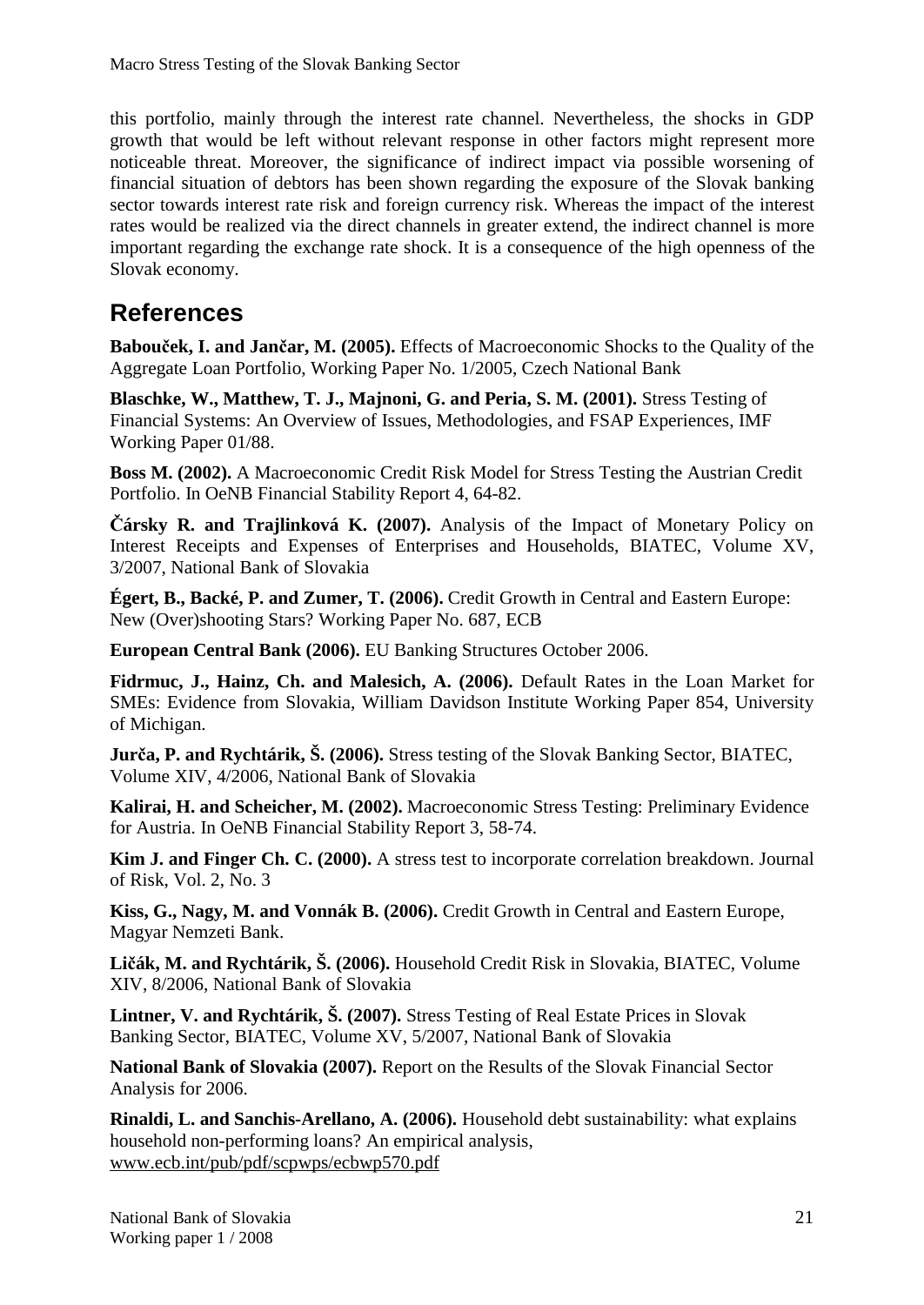**Sorge, M. and Virolainen, K. (2006).** A comparative analysis of macro stress-testing methodologies with application to Finland, Journal of Financial Stability 2 (2006), 113-151.

**Virolainen, K. (2004).** Macro Stress Testing with a Macroeconomic Credit Risk Model for Finland, Bank of Finland Discussion Paper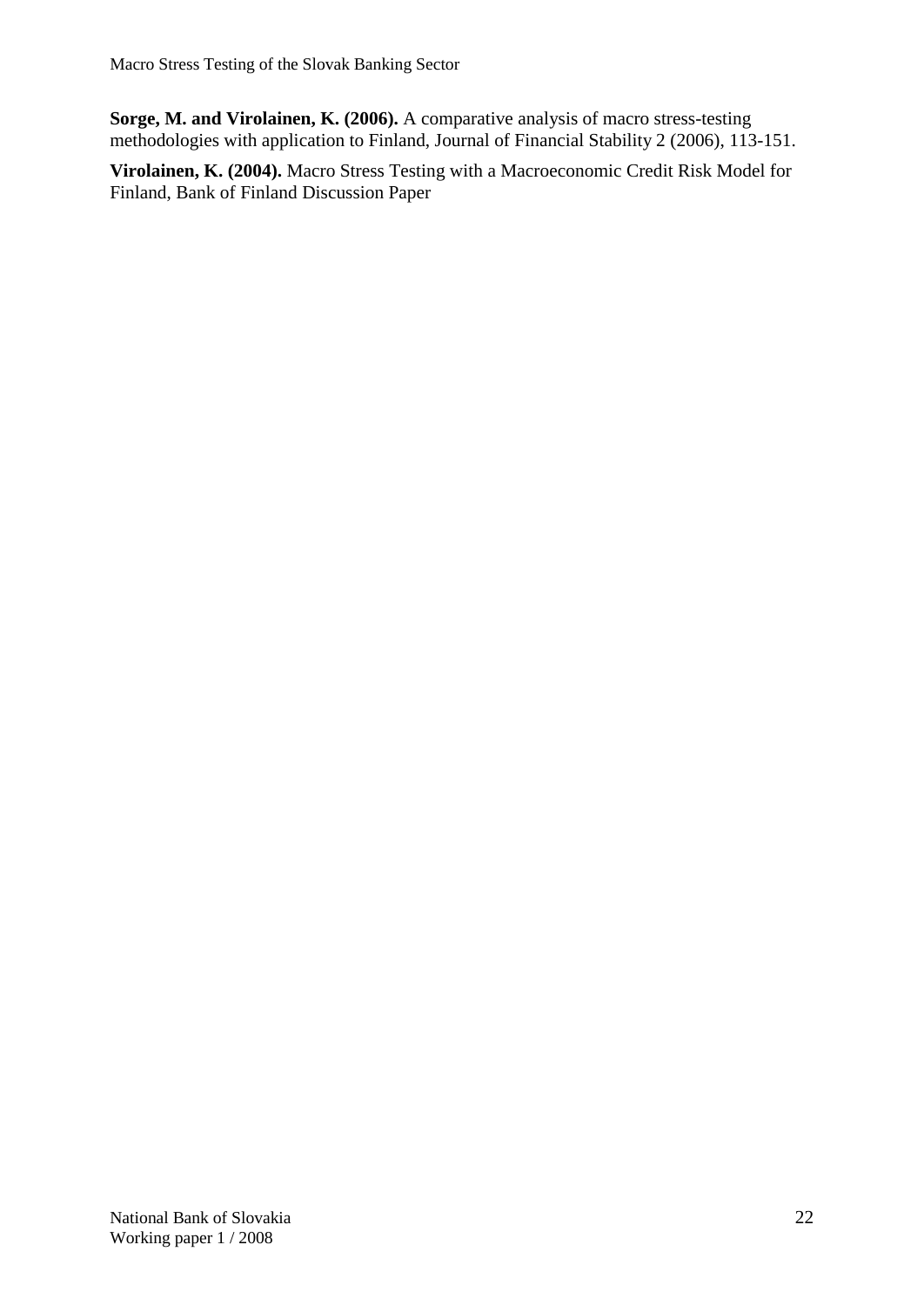# **Appendix**

### **Unit root tests**

#### **Table 11 Augmented Dickey-Fuller unit root test**

| Exogenous variables | None | Constant | Constant and<br>linear trend |
|---------------------|------|----------|------------------------------|
| <b>NPL</b>          | 0.35 | 0.88     | 0.08                         |
| <b>BRIBOR_3M</b>    | 0.42 | 0.80     | 0.39                         |
| GDP_real            | 0.57 | 0.41     | 0.61                         |
| $Ln(GDP_{real})$    | 0.91 | 1.00     | 0.94                         |
| <b>SKK_EUR</b>      | 0.69 | 0.32     | 0.85                         |
| Ln(SKK_EUR)         | 0.73 | 0.29     | 0.84                         |

Source: NBS, own calculations.

Notes: Null hypothesis: No unit root.

The data in the table represent p-values of the ADF test statistics. The number of lags of the difference term was selected automatically based on Schwartz information criterion, with maximum lags 10. The p-value of the ADF statistics for differentiated variables is less than 0.03.

#### **Bivariate regression models**

#### **Table 12 Bivariate regression model for 3-month BRIBOR**

| Dependent variable: $\Delta$ NPL <sub>t</sub> |             |             |                 |  |  |
|-----------------------------------------------|-------------|-------------|-----------------|--|--|
|                                               | Coefficient | t-Statistic | <i>p</i> -value |  |  |
| Constant                                      | $-0.006$    | $-0.987$    | 0.331           |  |  |
| $\triangle$ NPL <sub>t-1</sub>                | 0.751       | 4.369       | 0.000           |  |  |
| $\triangle$ NPL <sub>t-2</sub>                | $-0.241$    | $-3.804$    | 0.001           |  |  |
| $\triangle$ BRIBOR_3M <sub>t-5</sub>          | 0.003       | 2.727       | 0.010           |  |  |
| Dummy_1999Q4_single                           | $-0.130$    | $-4.750$    | 0.000           |  |  |
| Dummy_2000Q3_single                           | $-0.120$    | $-3.624$    | 0.001           |  |  |

Source: NBS, own calculations.

Notes: *Dummy*\_1999*Q*4\_*single* has value 1 in 4<sup>th</sup> quarter of 1999, 0 elsewhere *Dummy*\_2000*Q*3\_*single* has value 1 in 3rd quarter of 2000, 0 elsewhere Estimation method: Least squares with Newey-West HAC covariance matrix Sample (adjusted): 1997,  $4^{th}$  quarter – 2006,  $4^{th}$  quarter (37 observations) Adjusted  $R^2$ : 0.79

#### **Table 13 Bivariate regression model for exchange rate SKK / EUR**

| Dependent variable: $\Delta$ NPL <sub>t</sub> |             |             |                 |  |  |  |  |
|-----------------------------------------------|-------------|-------------|-----------------|--|--|--|--|
|                                               | Coefficient | t-Statistic | <i>p</i> -value |  |  |  |  |
| $\Delta$ NPL <sub>t-1</sub>                   | 0.828       | 10.550      | 0.000           |  |  |  |  |
| $\Delta$ SKK_EUR $_{t-3}$                     | $-0.004$    | $-4.339$    | 0.000           |  |  |  |  |

Source: NBS, own calculations.

Notes: Estimation method: Least squares with Newey-West HAC covariance matrix Sample (adjusted): 1995,  $2<sup>nd</sup>$  quarter – 2006,  $4<sup>th</sup>$  quarter (47 observations) Adjusted  $\overrightarrow{R}$ <sup>2</sup>: 0.66

National Bank of Slovakia23 Working paper 1 / 2008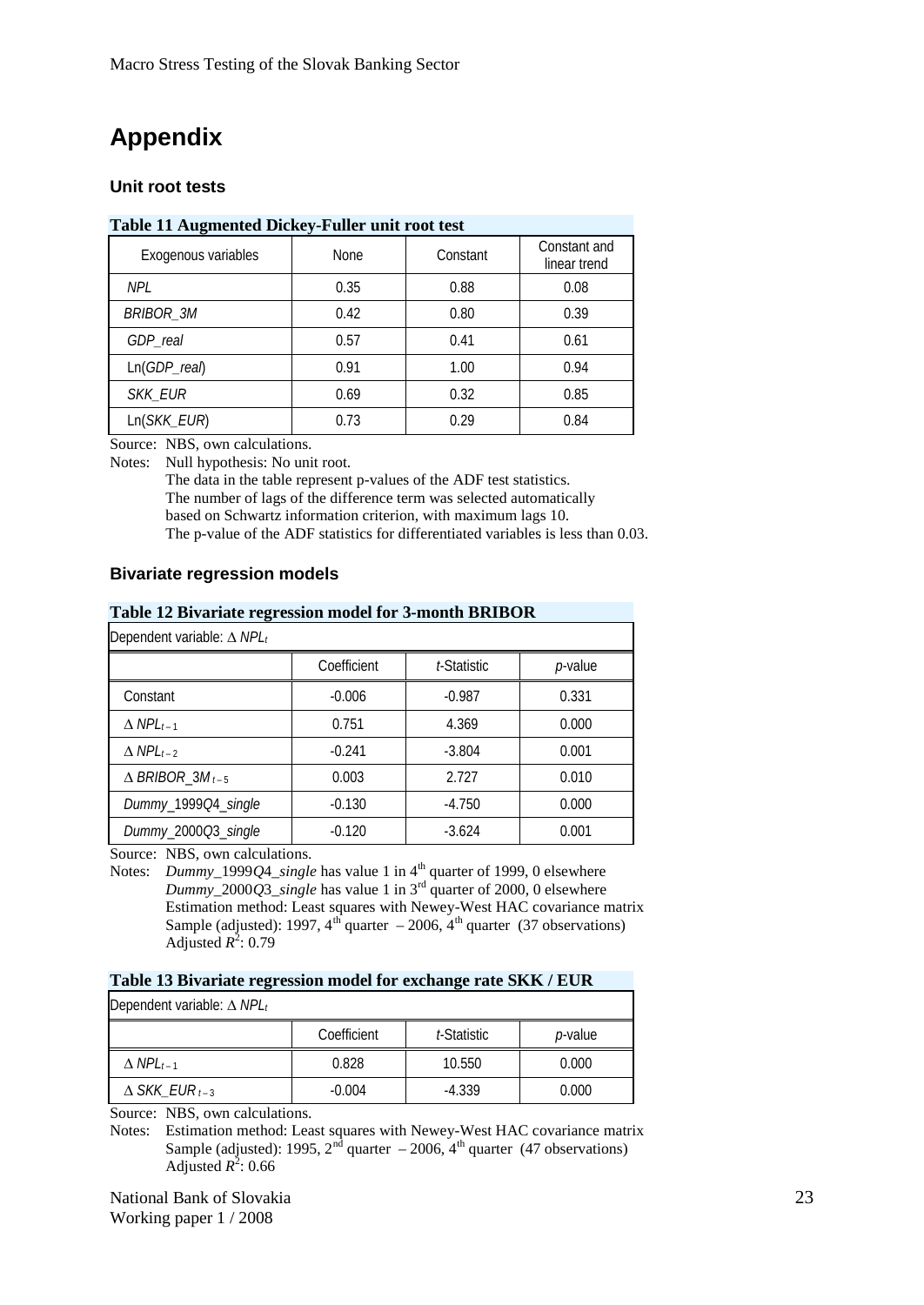| Table 14 Divariate regression model for real GDT |             |         |  |  |  |  |  |
|--------------------------------------------------|-------------|---------|--|--|--|--|--|
| Dependent variable: $\Delta$ NPL <sub>t</sub>    |             |         |  |  |  |  |  |
| Coefficient                                      | t-Statistic | p-value |  |  |  |  |  |
| 0.385                                            | 2.954       | 0.006   |  |  |  |  |  |
| $-0.005$                                         | $-2.233$    | 0.032   |  |  |  |  |  |
| $-0.178$                                         | $-5.628$    | 0.000   |  |  |  |  |  |
| $-0.129$                                         | $-3.468$    | 0.001   |  |  |  |  |  |
| 0.140                                            | 3.773       | 0.001   |  |  |  |  |  |
| $-0.177$                                         | $-5.453$    | 0.000   |  |  |  |  |  |
| 0.492                                            | 2.633       | 0.012   |  |  |  |  |  |
|                                                  |             |         |  |  |  |  |  |

**Table 14 Bivariate regression model for real GDP** 

Source: NBS, own calculations.

Notes: *Dummy*\_1999*Q*4\_*single* has value 1 in 4<sup>th</sup> quarter of 1999, 0 elsewhere *Dummy*\_2000*Q*1 has values 1 since  $1<sup>st</sup>$  quarter of 2000, 0 elsewhere *Dummy* 2000*Q*3 has values 1 since  $3^{rd}$  quarter of 2000, 0 elsewhere *Dummy*\_2000*Q*3\_*single* has value 1 in 3rd quarter of 2000, 0 elsewhere Estimation method: Least squares with Newey-West HAC covariance matrix Sample (adjusted): 1996,  $2<sup>nd</sup>$  quarter  $-2006$ ,  $4<sup>th</sup>$  quarter (43 observations) Adjusted  $R^2$ : 0.80

#### **Multivariate regression model**

#### **Table 15 Multivariate regression model - details**

| Dependent variable: $\Delta$ NPL <sub>t</sub> |             |             |         |  |  |
|-----------------------------------------------|-------------|-------------|---------|--|--|
|                                               | Coefficient | t-Statistic | p-value |  |  |
| Constant                                      | 0.0306      | 2.7840      | 0.0087  |  |  |
| $\triangle$ NPL <sub>t-1</sub>                | 0.6779      | 5.4188      | 0.0000  |  |  |
| $\triangle$ GDP_realt                         | $-0.0082$   | $-3.4394$   | 0.0016  |  |  |
| $\triangle$ BRIBOR_3M <sub>t-1</sub>          | 0.0015      | 1.8527      | 0.0726  |  |  |
| $\triangle$ SKK_EUR <sub>t-3</sub>            | $-0.0104$   | $-2.8256$   | 0.0078  |  |  |
| Dummy_2000Q3_single                           | $-0.1218$   | $-4.1453$   | 0.0002  |  |  |
| Dummy_1999Q4_single                           | $-0.1239$   | $-4.4721$   | 0.0001  |  |  |

Source: NBS, own calculations.

Notes: *Dummy*\_2000*Q*3\_*single* has value 1 in 3rd quarter of 2000, 0 elsewhere *Dummy*\_1999*Q*4\_*single* has value 1 in 4th quarter of 1999, 0 elsewhere Estimation method: Least squares with White-consistent covariance matrix Sample (adjusted): 1996,  $4^{th}$  quarter  $-2006$ ,  $4^{th}$  quarter (41 observations) Adjusted  $\mathbb{R}^2$ : 0.84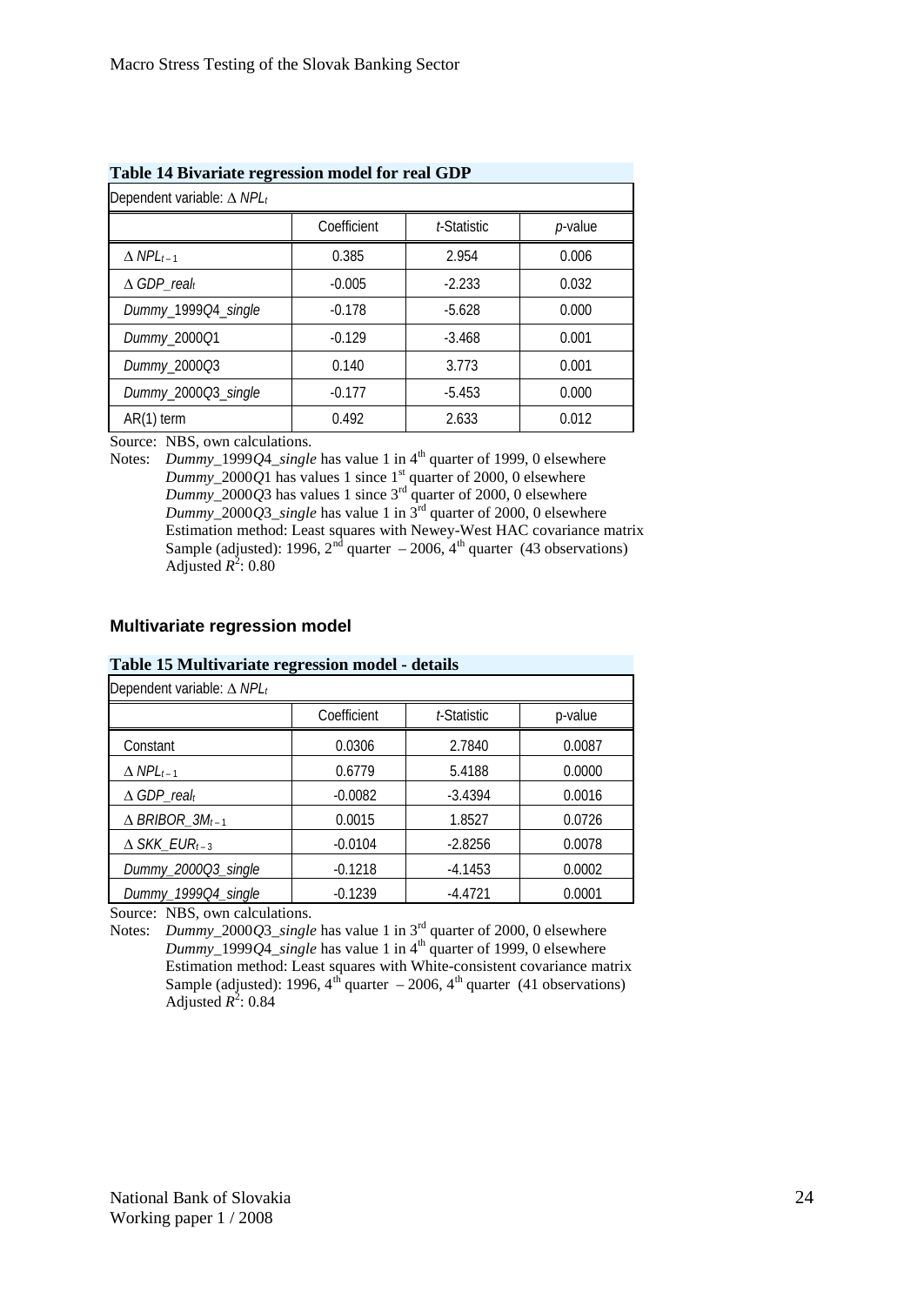| Table To Testing of autocorrelation in residuals |      |      |      |      |      |      |  |  |
|--------------------------------------------------|------|------|------|------|------|------|--|--|
| Order of autocorrelation $(k)$                   |      | 2    | 3    | 4    | 5    |      |  |  |
| Ljung-Box Q-statistics                           | 0.01 | 0.63 | 0.98 | 1.13 | 1.66 | 1.66 |  |  |
| <i>p</i> -values                                 | 0.92 | 0.73 | 0.81 | 0.89 | 0.89 | 0.95 |  |  |
| <b>Breusch-Godfrey statistics</b>                | 0.02 | 0.87 | 1.96 | 2.98 | 4.53 | 4.85 |  |  |
| <i>p</i> -values                                 | 0.90 | 0.65 | 0.58 | 0.56 | 0.48 | 0.56 |  |  |

**Table 16 Testing of autocorrelation in residuals** 

Source: NBS, own calculations.

Notes: Null hypothesis: No autocorrelation up to order *k*.

All p-values are greater than 0.05, hence the null hypothesis cannot be rejected on confidence level 5%.

The p-values are adjusted for the lag of the dependent variable included in the regression equation.

#### **Vector error correction model**

Cointegrating equation (*t*-statistics in []):

*NPLt* – 1 = 9.50 – 0.602 Ln(*GDP\_real t* – 1) + 0.009 *BRIBOR\_3M t* – 1 – 0.517 Ln(*SKK\_EUR*) *t* – 1  $[6.090]$   $[-5.132]$   $[3.303]$ 

### **Table 17 Short-term dynamics of the vector error correction model**

|                                        | $\triangle$ NPL <sub>t</sub> | $\Delta$ Ln(GDP_real)t | $\triangle$ BRIBOR_3Mt | $\Delta$ Ln(SKK_EUR) <sub>t</sub> |
|----------------------------------------|------------------------------|------------------------|------------------------|-----------------------------------|
| <b>Residuals from</b>                  | $-0.514$                     | $-0.008$               | 2.207                  | $-0.157$                          |
| cointegrating equation                 | $[-6.562]$                   | $[-0.059]$             | [0.363]                | $[-1.823]$                        |
| $\triangle$ NPL <sub>t-1</sub>         | $-0.219$                     | 0.378                  | 15.284                 | 0.106                             |
|                                        | $[-1.930]$                   | [1.895]                | [1.733]                | [0.848]                           |
| $\triangle$ NPL <sub>t-2</sub>         | 0.056                        | $-0.101$               | $-9.022$               | $-0.017$                          |
|                                        | [0.480]                      | $[-0.490]$             | $[-0.990]$             | $[-0.132]$                        |
| $\Delta$ Ln(GDP_real) <sub>t-1</sub>   | 0.090                        | $-0.230$               | 15.597                 | 0.026                             |
|                                        | [1.089]                      | $[-1.591]$             | [2.439]                | [0.291]                           |
| $\Delta$ Ln(GDP_real) <sub>t-2</sub>   | $-0.146$                     | $-0.607$               | 0.310                  | $-0.085$                          |
|                                        | $[-1.936]$                   | $[-4.587]$             | [0.053]                | $[-1.021]$                        |
| $\triangle$ BRIBOR_3M <sub>t-1</sub>   | 0.001                        | $-0.001$               | 0.351                  | $-0.001$                          |
|                                        | [0.484]                      | $[-0.135]$             | [2.050]                | $[-0.374]$                        |
| $\triangle$ BRIBOR_3M <sub>t-2</sub>   | $-0.006$                     | 0.001                  | 0.021                  | $-0.005$                          |
|                                        | $[-2.923]$                   | [0.27]                 | [0.124]                | $[-2.035]$                        |
| $\Delta$ Ln(SKK_EUR) <sub>t-1</sub>    | 0.673                        | $-0.330$               | $-33.810$              | 0.185                             |
|                                        | [4.042]                      | $[-1.129]$             | $[-2.616]$             | [1.012]                           |
| $\triangle$ Ln(SKK_EUR) <sub>t-2</sub> | 0.703                        | $-0.307$               | $-1.231$               | 0.272                             |
|                                        | [3.116]                      | $[-0.773]$             | $[-0.07]$              | [1.097]                           |
|                                        | $-0.008$                     | 0.023                  | $-0.278$               | $-0.001$                          |
| Constant                               | $[-1.898]$                   | [3.181]                | $[-0.883]$             | $[-0.212]$                        |
| Adjusted $R^2$                         | 0.59                         | 0.44                   | 0.25                   | 0.03                              |
| F-statistic                            | 7.68                         | 4.60                   | 2.58                   | 1.14                              |
| Akaike criterion                       | $-4.59$                      | $-3.46$                | 4.12                   | $-4.40$                           |
| Schwarz criterion                      | $-4.18$                      | $-3.05$                | 4.53                   | $-3.99$                           |

Source: NBS, own calculations.

Notes: *t*-statistics in [ ].

Sample (adjusted): 1996,  $2<sup>nd</sup>$  quarter  $-2006$ ,  $4<sup>th</sup>$  quarter (43 observations)

National Bank of Slovakia25 Working paper 1 / 2008